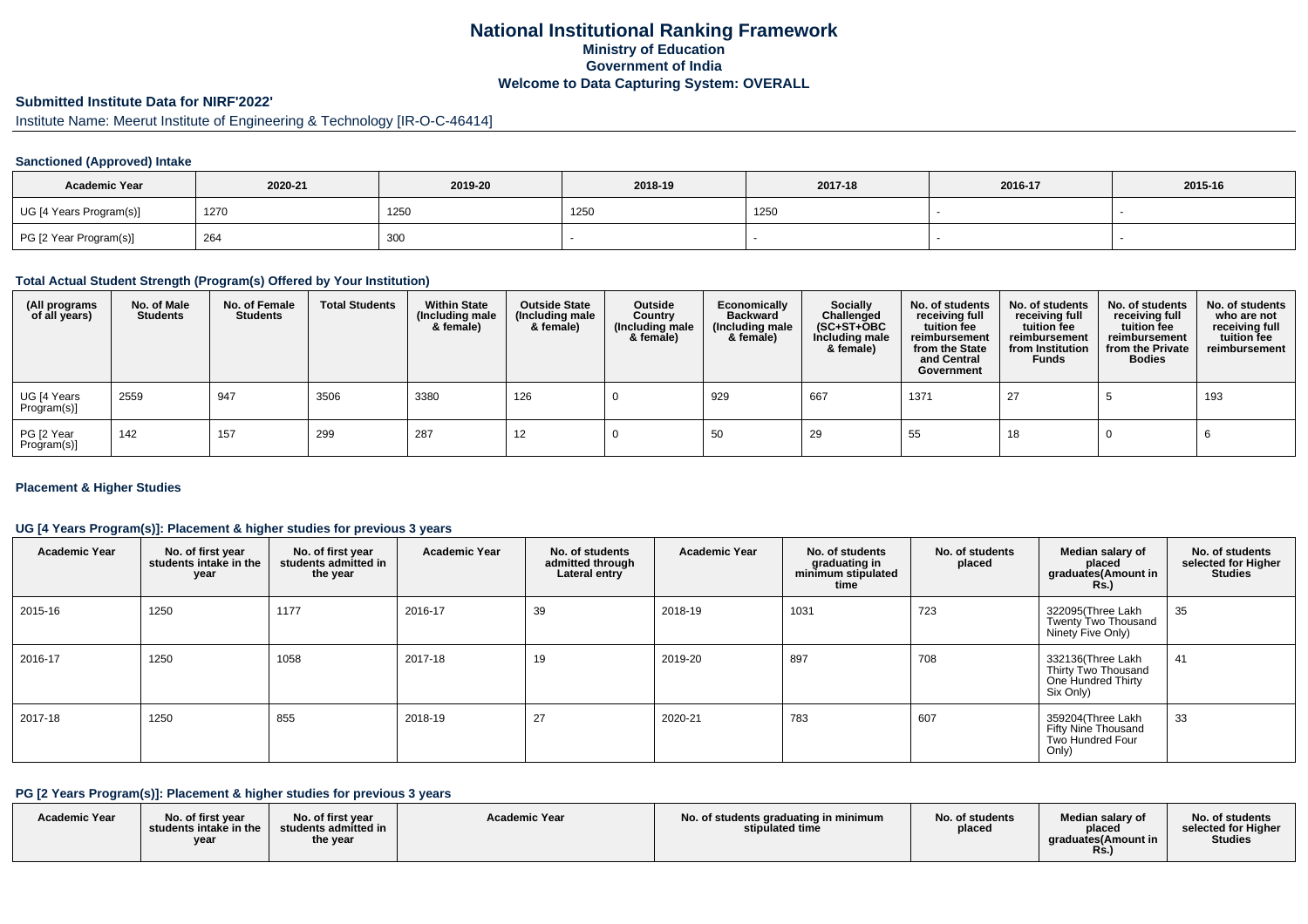| 2017-18 | 324 | 125 | 2018-19 | 100 | 83  | 245397(Two Lakh<br>Forty Five Thousand<br>Three Hundred Ninety<br>Seven Only) |  |
|---------|-----|-----|---------|-----|-----|-------------------------------------------------------------------------------|--|
| 2018-19 | 300 | 124 | 2019-20 | 109 | 88  | 309590(Three Lakh<br>Nine Thousand Five<br><b>Hundred Ninety Only)</b>        |  |
| 2019-20 | 300 | 161 | 2020-21 | 125 | 100 | 373890(Three Lakh<br>Seventy Three<br>Thousand Eight<br>Hundred Ninety Only)  |  |

#### **Ph.D Student Details**

| Ph.D (Student pursuing doctoral program till 2020-21 Students admitted in the academic year 2020-21 should not be entered here.) |                                                                                                                                  |   |                       |  |  |  |
|----------------------------------------------------------------------------------------------------------------------------------|----------------------------------------------------------------------------------------------------------------------------------|---|-----------------------|--|--|--|
|                                                                                                                                  |                                                                                                                                  |   | <b>Total Students</b> |  |  |  |
| Full Time                                                                                                                        |                                                                                                                                  | 0 |                       |  |  |  |
| Part Time                                                                                                                        |                                                                                                                                  |   |                       |  |  |  |
|                                                                                                                                  | No. of Ph.D students graduated (including Integrated Ph.D)                                                                       |   |                       |  |  |  |
|                                                                                                                                  | 2019-20<br>2018-19<br>2020-21                                                                                                    |   |                       |  |  |  |
| Full Time                                                                                                                        |                                                                                                                                  |   |                       |  |  |  |
| Part Time                                                                                                                        |                                                                                                                                  |   |                       |  |  |  |
|                                                                                                                                  | PG (Student pursuing MD/MS/DNB program till 2020-21 Students admitted in the academic year 2021 - 22 should not be entered here) |   |                       |  |  |  |
|                                                                                                                                  | Number of students pursuing PG (MD/MS/DNB) program                                                                               |   | 0                     |  |  |  |
| No. of students Graduating in PG (MD/MS/DNB) program                                                                             |                                                                                                                                  |   |                       |  |  |  |
| 2020-21<br>2019-20<br>2018-19                                                                                                    |                                                                                                                                  |   |                       |  |  |  |
| - 0                                                                                                                              | $\Omega$                                                                                                                         |   |                       |  |  |  |

### **Online Education**

| 1. Does all programs/courses were completed on time.                                                        |  | Yes                                                                                                                                                                                                                                                                                                                                                                                                                                                                                                                                                                                                                                                                                                                                                                                                                                                              |  |  |  |
|-------------------------------------------------------------------------------------------------------------|--|------------------------------------------------------------------------------------------------------------------------------------------------------------------------------------------------------------------------------------------------------------------------------------------------------------------------------------------------------------------------------------------------------------------------------------------------------------------------------------------------------------------------------------------------------------------------------------------------------------------------------------------------------------------------------------------------------------------------------------------------------------------------------------------------------------------------------------------------------------------|--|--|--|
| 2. Measures taken to complete the syllabus of courses and programs.                                         |  | 1. Continous and rigorous academic monitoring system based on the course status reports for each department thrice a semester<br>before each sessional examination.<br>2. Extra classes for analytical/numerical intensive courses.<br>3. Tutorial classes for core subjects.<br>4. Hybrid mode adopted for conducted of classes through Google classroom/ Meet and Virtual labs.<br>5. Use of simulation tools through cloud based subscriptions like MATLAB Onramp and ANSYS Learning Hub.<br>6. Skill enhancement trainings in AWS, Salesforce, Microsoft Azure and Codetantra.<br>7. Remedial classes for slow learners.<br>8. Faculty members have developed their video lectures (Theory/ Laboratory Experiments) and hosted on YouTube.<br>9. Continues assessments for Placement preparation by National level external assessors like AMCAT and Cocubes |  |  |  |
| 3. The period of delay in completion of syllabus (in months).                                               |  |                                                                                                                                                                                                                                                                                                                                                                                                                                                                                                                                                                                                                                                                                                                                                                                                                                                                  |  |  |  |
| 4. The period of delay in conducting exams (in months).                                                     |  |                                                                                                                                                                                                                                                                                                                                                                                                                                                                                                                                                                                                                                                                                                                                                                                                                                                                  |  |  |  |
| No. of students offered online courses which have credit<br><b>Portal Name</b><br>transferred to transcript |  | Total no, of online courses which have credit transferred<br>Total no. of credits transferred to transcript<br>to the transcript                                                                                                                                                                                                                                                                                                                                                                                                                                                                                                                                                                                                                                                                                                                                 |  |  |  |
| 3228<br>Swayam                                                                                              |  | 787<br>12                                                                                                                                                                                                                                                                                                                                                                                                                                                                                                                                                                                                                                                                                                                                                                                                                                                        |  |  |  |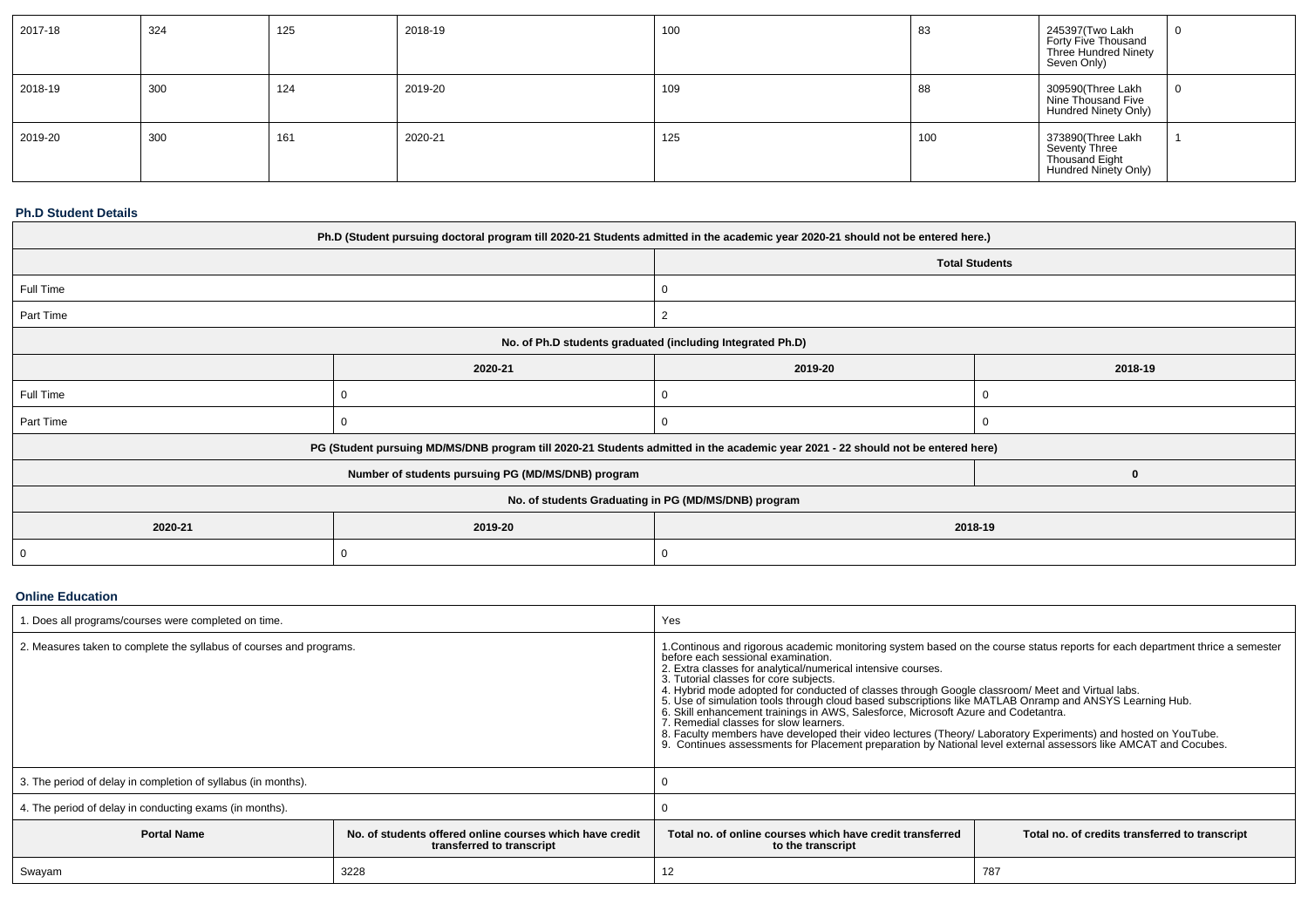| Coursera                                                                                        | 3228 |  |
|-------------------------------------------------------------------------------------------------|------|--|
| 5. No. of courses developed and available online on Swayam platform by your institution faculty |      |  |

### **Financial Resources: Utilised Amount for the Capital expenditure for previous 3 years**

| <b>Academic Year</b>                                                                                 | 2020-21                                                                       | 2019-20                                                                           | 2018-19                                                                      |  |  |  |  |  |
|------------------------------------------------------------------------------------------------------|-------------------------------------------------------------------------------|-----------------------------------------------------------------------------------|------------------------------------------------------------------------------|--|--|--|--|--|
|                                                                                                      | <b>Utilised Amount</b>                                                        | <b>Utilised Amount</b>                                                            | <b>Utilised Amount</b>                                                       |  |  |  |  |  |
| Annual Capital Expenditure on Academic Activities and Resources (excluding expenditure on buildings) |                                                                               |                                                                                   |                                                                              |  |  |  |  |  |
| Library                                                                                              | 1905591 (Nineteen Lakh Five Thousand Five Hundred Ninety<br>One Only)         | 1216677 (Twelve Lakh Sixteen Thousand Six Hundred<br>Seventy Seven Only)          | 1936865 (Nineteen Lakh Thirty Six Thousand Eight Hundred<br>Sixty Five Only) |  |  |  |  |  |
| New Equipment for Laboratories                                                                       | 13081406 (One Crore Thirty Lakh Eighty One Thousand Four<br>Hundred Six Only) | 26402185 (Two Crore Sixty Four Lakh Two Thousand One<br>Hundred Eighty Five Only) | 11464040 (One Crore Fourteen Lakh Sixty Four Thousand<br>Forty Only)         |  |  |  |  |  |
| <b>Engineering Workshops</b>                                                                         | 965240 (Nine Lakh Sixty Five Thousand Two Hundred Forty<br>Only)              | $0$ (Zero)                                                                        | 0 (Zero)                                                                     |  |  |  |  |  |
| Other expenditure on creation of Capital Assets (excluding<br>expenditure on Land and Building)      | 3465946 (Thirty Four Lakh Sixty Five Thousand Nine Hundred<br>Forty Six Only) | 3738818 (Thirty Seven Lakh Thirty Eight Thousand Eight<br>Hundred Eighteen Only)  | 8702601 (Eighty Seven Lakh Two Thousand Six Hundred One<br>Only)             |  |  |  |  |  |

# **Financial Resources: Utilised Amount for the Operational expenditure for previous 3 years**

| <b>Academic Year</b>                                                                                                                                                                            | 2020-21                                                                                | 2019-20                                                                                          | 2018-19                                                                                         |  |  |  |  |  |
|-------------------------------------------------------------------------------------------------------------------------------------------------------------------------------------------------|----------------------------------------------------------------------------------------|--------------------------------------------------------------------------------------------------|-------------------------------------------------------------------------------------------------|--|--|--|--|--|
|                                                                                                                                                                                                 | <b>Utilised Amount</b>                                                                 | <b>Utilised Amount</b>                                                                           | <b>Utilised Amount</b>                                                                          |  |  |  |  |  |
| <b>Annual Operational Expenditure</b>                                                                                                                                                           |                                                                                        |                                                                                                  |                                                                                                 |  |  |  |  |  |
| Salaries (Teaching and Non Teaching staff)                                                                                                                                                      | 243108103 (Twenty Four Crore Thirty One Lakh Eight<br>Thousand One Hundred Three Only) | 233624807 (Twenty Three Crore Thirty Six Lakh Twenty Four<br>Thousand Eight Hundred Seven Only ) | 235504406 (Twenty Three Crore Fifty Five Lakh Four<br>Thousand Four Hundred Six Only)           |  |  |  |  |  |
| Maintenance of Academic Infrastructure or consumables and<br>other running expenditures (excluding maintenance of hostels<br>and allied services, rent of the building, depreciation cost, etc) | 77003972 (Seven Crore Seventy Lakh Three Thousand Nine<br>Hundred Seventy Two Only)    | 71878998 (Seven Crore Eighteen Lakh Seventy Eight<br>Thousand Nine Hundred Ninety Eight Only)    | 98388867 (Nine Crore Eighty Three Lakh Eighty Eight<br>Thousand Eight Hundred Sixty Seven Only) |  |  |  |  |  |
| Seminars/Conferences/Workshops                                                                                                                                                                  | 4395603 (Forty Three Lakh Ninety Five Thousand Six Hundred<br>Three Only)              | 5734268 (Fifty Seven Lakh Thirty Four Thousand Two Hundred<br>Sixty Eight Only)                  | 4634219 (Forty Six Lakh Thirty Four Thousand Two Hundred<br>Nineteen Only)                      |  |  |  |  |  |

**IPR**

| Calendar year            | 2020 | 2019 | 2018 |
|--------------------------|------|------|------|
| No. of Patents Published |      |      |      |
| No. of Patents Granted   |      |      |      |

### **Sponsored Research Details**

| <b>Financial Year</b>                    | 2020-21                                                                   | 2019-20                                                                | 2018-19                                                                 |
|------------------------------------------|---------------------------------------------------------------------------|------------------------------------------------------------------------|-------------------------------------------------------------------------|
| Total no. of Sponsored Projects          |                                                                           | 20                                                                     | 10                                                                      |
| Total no. of Funding Agencies            |                                                                           | 14                                                                     | 10                                                                      |
| Total Amount Received (Amount in Rupees) | 40528192                                                                  | 57606141                                                               | 3352323                                                                 |
| Amount Received in Words                 | Four Crore Five Lakh Twenty Eight Thousand One Hundred<br>Ninety Two only | Five Crore Seventy Six Lakh Six Thousand One Hundred Forty<br>One Only | Thirty Three Lakh Fifty Two Thousand Three Hundred Twenty<br>Three Only |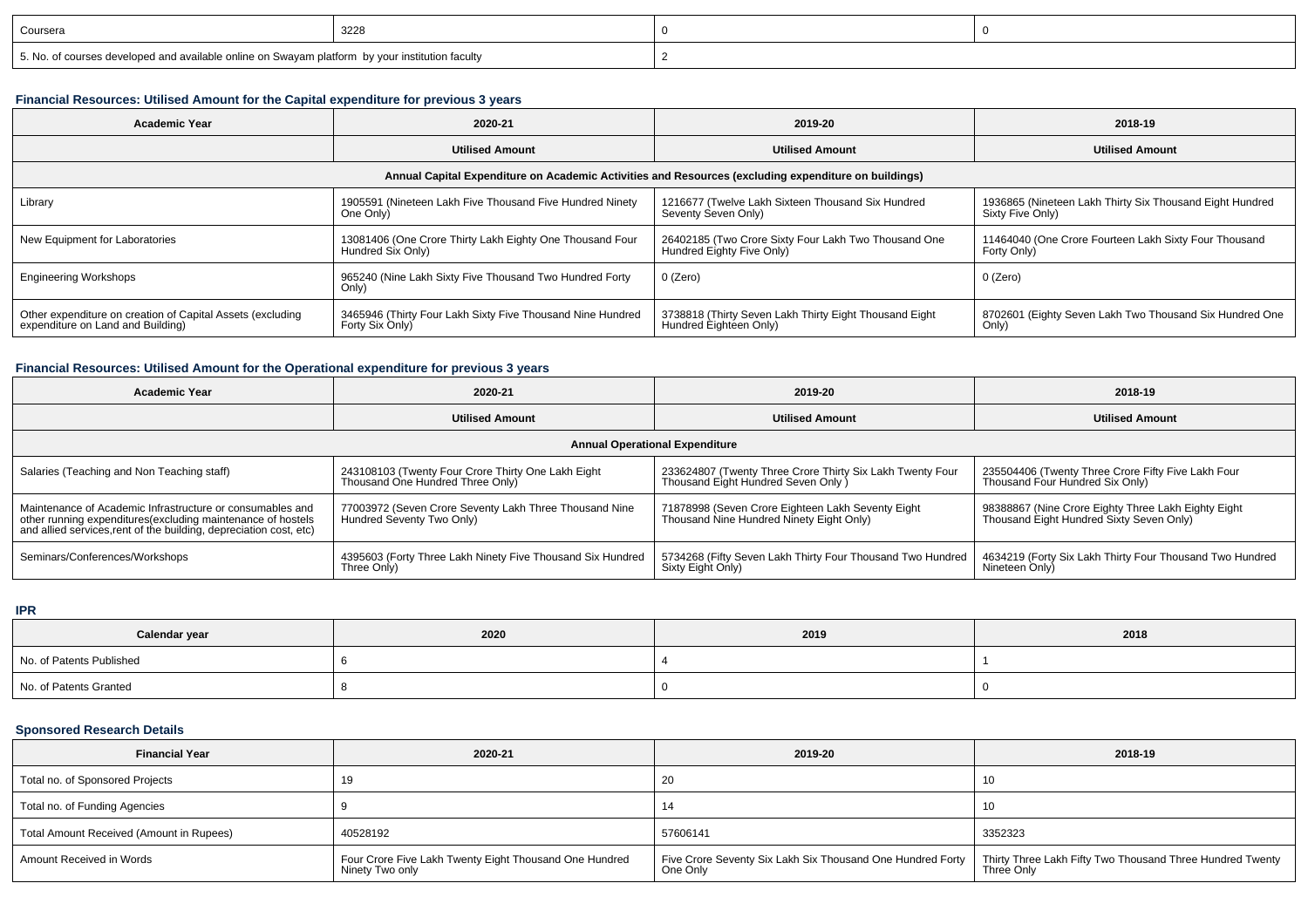### **Consultancy Project Details**

| <b>Financial Year</b>                    | 2020-21                                                    | 2019-20                                                  | 2018-19                   |
|------------------------------------------|------------------------------------------------------------|----------------------------------------------------------|---------------------------|
| Total no. of Consultancy Projects        |                                                            | 14                                                       |                           |
| Total no. of Client Organizations        |                                                            |                                                          |                           |
| Total Amount Received (Amount in Rupees) | 1175808                                                    | 380381                                                   | 72000                     |
| Amount Received in Words                 | Eleven Lakh Seventy Five Thousand Eight Hundred Eight Only | Three Lakh Eighty Thousand Three Hundred Eighty One Only | Seventy Two Thousand Only |

## **Executive Development Program/Management Development Programs**

| <b>Financial Year</b>                                                               | 2020-21                                                        | 2019-20 | 2018-19 |
|-------------------------------------------------------------------------------------|----------------------------------------------------------------|---------|---------|
| Total no. of Executive Development Programs/ Management<br>Development Programs     | 15                                                             |         |         |
| Total no. of Participants                                                           | 1296                                                           | 223     | 194     |
| Total Annual Earnings (Amount in Rupees)(Excluding Lodging<br>  & Boarding Charges) | 842525                                                         |         |         |
| Total Annual Earnings in Words                                                      | Eight Lakh Forty Two Thousand Five Hundred Twenty Five<br>Only | Zero    | Zero    |

## **PCS Facilities: Facilities of physically challenged students**

| 1. Do your institution buildings have Lifts/Ramps?                                                                                                         | Yes, more than 80% of the buildings |
|------------------------------------------------------------------------------------------------------------------------------------------------------------|-------------------------------------|
| 2. Do your institution have provision for walking aids, including wheelchairs and transportation from one building to another for<br>handicapped students? | Yes                                 |
| 3. Do your institution buildings have specially designed toilets for handicapped students?                                                                 | Yes, more than 80% of the buildings |

#### **Accreditation**

#### **NBA Accreditation**

| 1. Does your institute have a valid NBA Accreditation? |                                                                                            | <b>YES</b>                    |                             |  |  |  |
|--------------------------------------------------------|--------------------------------------------------------------------------------------------|-------------------------------|-----------------------------|--|--|--|
|                                                        | Total number of programs (whose two batches have passed out) in the institution/department | Number of programs accredited |                             |  |  |  |
| 10                                                     |                                                                                            |                               |                             |  |  |  |
| Name of the accredited program                         | Valid from                                                                                 | Valid upto                    | <b>Accreditation Status</b> |  |  |  |
| <b>B.TECH ECE</b>                                      | 01-07-2020                                                                                 | 30-06-2023                    | Accredited for 3 years      |  |  |  |
| <b>B.TECHIT</b>                                        | 01-07-2020                                                                                 | 30-06-2023                    | Accredited for 3 years      |  |  |  |
| <b>B.TECH BIOTECHNOLOGY</b>                            | 01-07-2017                                                                                 | 30-06-2022                    | Accredited for 3 years      |  |  |  |
| <b>B.PHARM</b>                                         | 01-07-2019                                                                                 | 30-06-2022                    | Accredited for 3 years      |  |  |  |

### **NAAC Accreditation**

| 1. Does vour institute have a valid NAAC Accreditation? |            | YES |      |  |  |  |
|---------------------------------------------------------|------------|-----|------|--|--|--|
| <b>Valid from</b>                                       | Valid upto |     | CGPA |  |  |  |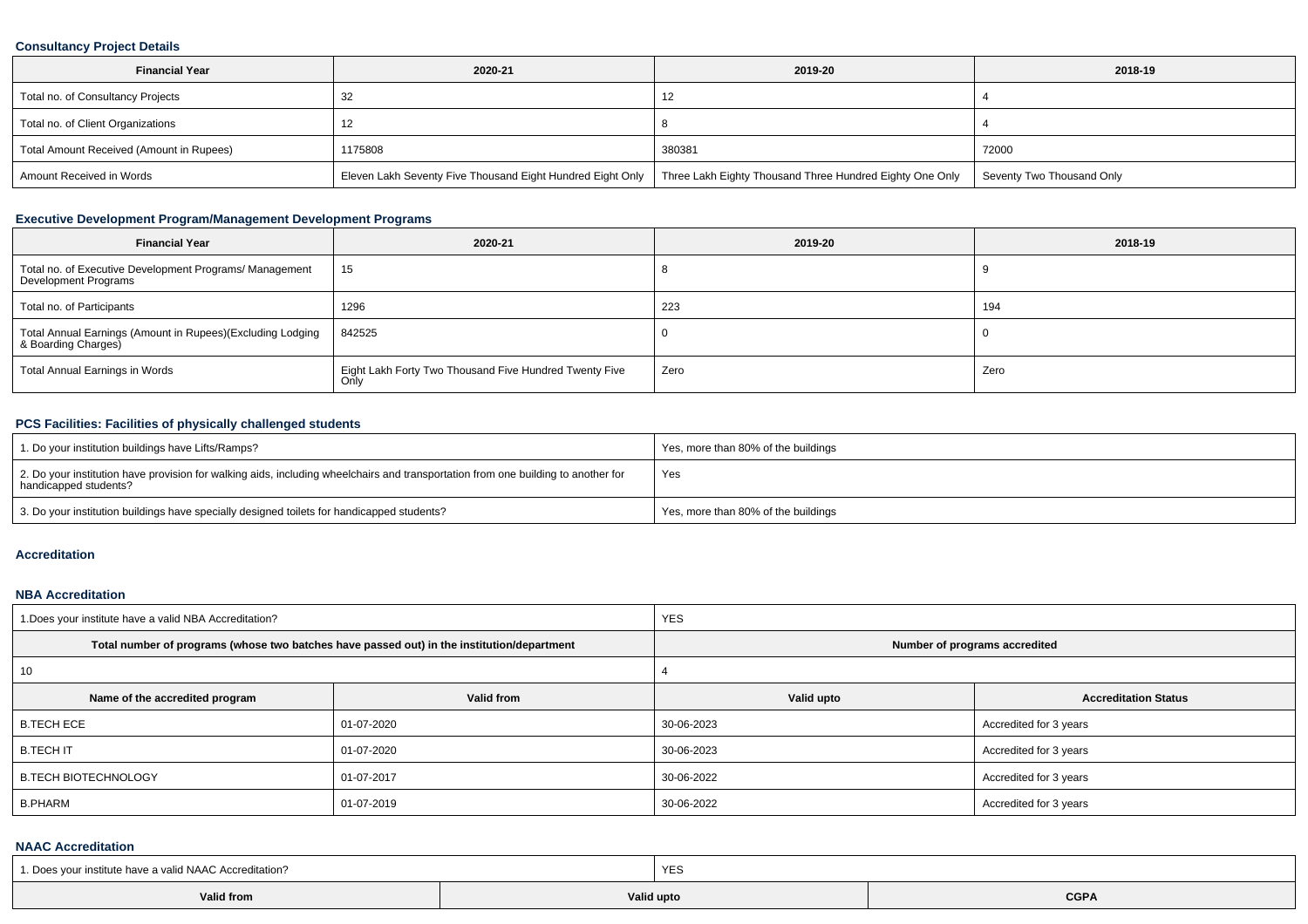| 26-09-2018 | 25-09-2023 | $\sim$ $\sim$<br><u>2.IT</u> |
|------------|------------|------------------------------|
|------------|------------|------------------------------|

## **Faculty Details**

| Srno           | <b>Name</b>                            | Age | Designation                | Gender | Qualification | <b>Experience (In</b><br>Months) | <b>Currently working</b><br>with institution? | <b>Joining Date</b> | <b>Leaving Date</b>      | <b>Association type</b> |
|----------------|----------------------------------------|-----|----------------------------|--------|---------------|----------------------------------|-----------------------------------------------|---------------------|--------------------------|-------------------------|
| $\mathbf{1}$   | <b>VIJAY KUMAR</b><br><b>SHARMA</b>    | 30  | <b>Assistant Professor</b> | Male   | M.Tech        | 72                               | Yes                                           | 16-08-2018          | $\overline{\phantom{a}}$ | Regular                 |
| 2              | <b>VIMAL KUMAR</b>                     | 36  | Associate Professor        | Male   | M.Tech        | 137                              | Yes                                           | 16-07-2018          | Ξ.                       | Regular                 |
| 3              | A RUPESH KUMAR                         | 35  | <b>Assistant Professor</b> | Male   | M.Tech        | 24                               | No                                            | 12-07-2019          | 08-03-2021               | Regular                 |
| $\overline{4}$ | AAKANSHA<br><b>VISHNOI</b>             | 28  | <b>Assistant Professor</b> | Female | M.Sc.         | 51                               | Yes                                           | 02-08-2016          |                          | Regular                 |
| 5              | <b>AANJEY MANI</b><br><b>TRIPATHI</b>  | 30  | Associate Professor        | Male   | Ph.D          | 66                               | Yes                                           | 22-07-2020          | $\overline{a}$           | Regular                 |
| 6              | AASTHA                                 | 27  | <b>Assistant Professor</b> | Female | M.Sc.         | 54                               | Yes                                           | 10-04-2021          |                          | Regular                 |
| $\overline{7}$ | ABHILASH                               | 44  | Associate Professor        | Male   | M.E.          | 216                              | No                                            | 01-08-2006          | 30-03-2021               | Regular                 |
| 8              | ABHILASHA JAIN                         | 43  | <b>Assistant Professor</b> | Female | M.Tech        | 168                              | Yes                                           | 22-07-2017          |                          | Regular                 |
| 9              | <b>ABHISHEK DASS</b>                   | 42  | <b>Assistant Professor</b> | Male   | Ph.D          | 23                               | No                                            | 03-07-2019          | 16-06-2021               | Regular                 |
| 10             | <b>ABHISHEK GAUR</b>                   | 32  | <b>Assistant Professor</b> | Male   | M.Tech        | 8                                | No                                            | 06-02-2020          | 16-10-2020               | Regular                 |
| 11             | <b>ABHISHEK KUMAR</b>                  | 31  | <b>Assistant Professor</b> | Male   | M.Tech        | 89                               | Yes                                           | 02-08-2016          |                          | Regular                 |
| 12             | <b>ABHISHEK KUMAR</b><br><b>SHUKLA</b> | 40  | <b>Assistant Professor</b> | Male   | M.Tech        | 222                              | Yes                                           | 16-01-2018          | $\overline{\phantom{a}}$ | Regular                 |
| 13             | <b>ADITI JOSHI</b>                     | 27  | <b>Assistant Professor</b> | Female | M.Tech        | 48                               | Yes                                           | 06-08-2019          | $\overline{\phantom{a}}$ | Regular                 |
| 14             | <b>ADITI SINGH</b>                     | 31  | <b>Assistant Professor</b> | Female | M.Tech        | 72                               | No                                            | 16-09-2016          | 31-07-2020               | Regular                 |
| 15             | AJAY KUMAR                             | 33  | Assistant Professor        | Male   | Ph.D          | 60                               | Yes                                           | 27-07-2020          | $\overline{\phantom{a}}$ | Regular                 |
| 16             | AJAY KUMAR                             | 35  | <b>Assistant Professor</b> | Male   | M.Tech        | 156                              | Yes                                           | 02-02-2015          |                          | Regular                 |
| 17             | AJAY KUMAR JAIN                        | 40  | <b>Assistant Professor</b> | Male   | M.Tech        | 204                              | No                                            | 22-07-2017          | 01-02-2021               | Regular                 |
| 18             | <b>AJAY KUMAR</b><br><b>SINGH</b>      | 46  | Professor                  | Male   | Ph.D          | 276                              | Yes                                           | 31-10-2011          |                          | Regular                 |
| 19             | AJAY KUMAR<br>YADAV                    | 33  | <b>Assistant Professor</b> | Male   | Ph.D          | 12                               | No                                            | 29-10-2020          | 11-01-2021               | Regular                 |
| 20             | AKSHAY CHAMOLI                         | 29  | <b>Assistant Professor</b> | Male   | M.Tech        | 16                               | No                                            | 01-02-2020          | 02-06-2021               | Regular                 |
| 21             | ALKA SAGAR                             | 37  | <b>Assistant Professor</b> | Female | Ph.D          | 143                              | Yes                                           | 09-08-2020          | $\overline{a}$           | Regular                 |
| 22             | ALKA CHAUDHARY                         | 51  | Assistant Professor        | Female | Ph.D          | 95                               | No                                            | 27-08-2012          | 16-07-2020               | Regular                 |
| 23             | <b>ALOK GOYAL</b>                      | 33  | <b>Assistant Professor</b> | Male   | Ph.D          | 96                               | Yes                                           | 02-02-2020          |                          | Regular                 |
| 24             | <b>AMBRISH</b><br><b>DEVANSHU</b>      | 32  | <b>Assistant Professor</b> | Male   | Ph.D          | 24                               | No                                            | 02-11-2020          | 30-11-2020               | Regular                 |
| 25             | <b>AMIT KUMAR</b>                      | 34  | <b>Assistant Professor</b> | Male   | M.Tech        | 144                              | Yes                                           | 01-07-2020          |                          | Regular                 |
| 26             | <b>AMIT KUMAR</b>                      | 32  | <b>Assistant Professor</b> | Male   | M.Tech        | 77                               | Yes                                           | 14-01-2019          |                          | Regular                 |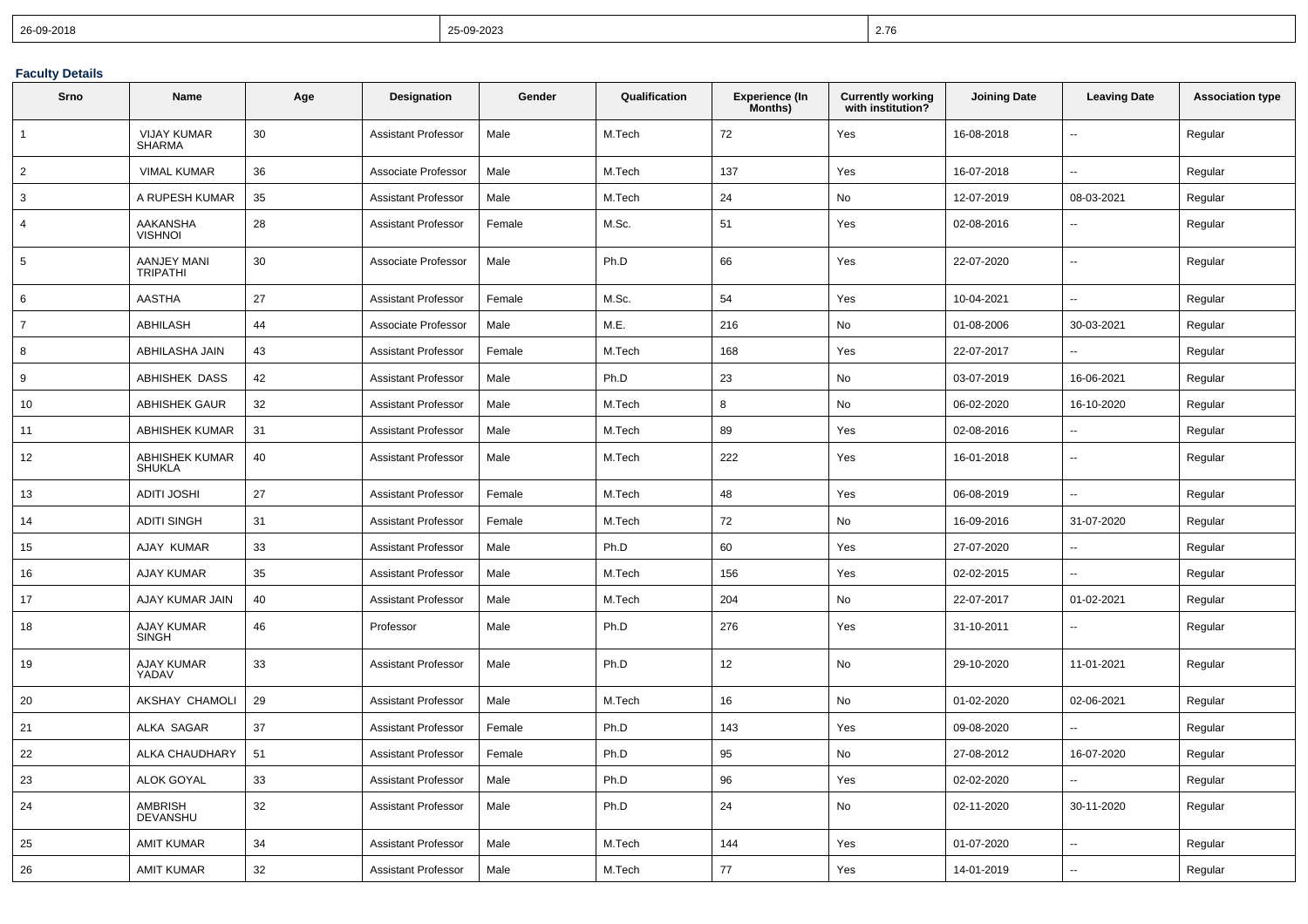| 27 | <b>AMIT KUMAR</b><br>AHUJA         | 42 | Professor                  | Male   | Ph.D   | 240            | Yes | 03-09-2001 | --                       | Regular |
|----|------------------------------------|----|----------------------------|--------|--------|----------------|-----|------------|--------------------------|---------|
| 28 | <b>AMIT KUMAR</b><br><b>SHARMA</b> | 37 | <b>Assistant Professor</b> | Male   | M.Tech | 132            | Yes | 28-07-2020 | $\sim$                   | Regular |
| 29 | <b>AMIT SAINI</b>                  | 34 | <b>Assistant Professor</b> | Male   | M.Tech | 120            | Yes | 21-01-2019 | $\sim$                   | Regular |
| 30 | <b>AMRENDRA</b><br><b>SINGH</b>    | 32 | <b>Assistant Professor</b> | Male   | M.Tech | 18             | Yes | 06-02-2020 | --                       | Regular |
| 31 | ANAMIKA SINGH                      | 31 | <b>Assistant Professor</b> | Female | Ph.D   | 12             | Yes | 25-03-2021 | ۰.                       | Regular |
| 32 | ANAMIKA RANA                       | 43 | <b>Assistant Professor</b> | Female | Ph.D   | 3              | No  | 31-07-2020 | 16-10-2020               | Regular |
| 33 | ANAND MOHAN<br>YADAV               | 35 | <b>Assistant Professor</b> | Male   | Ph.D   | 36             | No  | 15-01-2019 | 22-02-2021               | Regular |
| 34 | ANCHAL<br><b>CHOUDHARY</b>         | 24 | <b>Assistant Professor</b> | Female | M.Tech | 23             | Yes | 01-08-2019 | --                       | Regular |
| 35 | ANIL BHARDWAJ                      | 56 | Professor                  | Male   | Ph.D   | 432            | No  | 10-01-2019 | 11-06-2021               | Regular |
| 36 | ANIMESH<br><b>CHATTERJEE</b>       | 41 | <b>Assistant Professor</b> | Male   | Ph.D   | 12             | No  | 23-08-2019 | 16-07-2020               | Regular |
| 37 | ANJALI KUMARI                      | 26 | <b>Assistant Professor</b> | Female | M.Tech | 22             | No  | 01-08-2019 | 22-06-2021               | Regular |
| 38 | ANJALI RANA                        | 32 | <b>Assistant Professor</b> | Female | M.Tech | 120            | No  | 15-01-2016 | 12-02-2021               | Regular |
| 39 | ANJALI SHARMA                      | 31 | <b>Assistant Professor</b> | Female | M.Tech | 76             | Yes | 21-08-2015 | $\overline{\phantom{a}}$ | Regular |
| 40 | ANKIT<br>VASHISHTHA                | 34 | <b>Assistant Professor</b> | Male   | M.Tech | $\overline{2}$ | No  | 08-04-2021 | 05-06-2021               | Regular |
| 41 | <b>ANKIT KUMAR</b><br>SAINI        | 32 | <b>Assistant Professor</b> | Male   | M.Tech | 65             | Yes | 06-08-2019 | ۰.                       | Regular |
| 42 | <b>ANKIT SHARMA</b>                | 32 | <b>Assistant Professor</b> | Male   | M.Tech | 132            | Yes | 16-08-2013 | ۰.                       | Regular |
| 43 | <b>ANKITA SINGH</b>                | 30 | <b>Assistant Professor</b> | Female | M.Sc.  | 10             | No  | 13-11-2019 | 09-09-2020               | Regular |
| 44 | ANKUR KUMAR                        | 28 | <b>Assistant Professor</b> | Male   | Ph.D   | 12             | Yes | 27-07-2020 |                          | Regular |
| 45 | ANKUR RATHI                        | 31 | <b>Assistant Professor</b> | Male   | M.Tech | 18             | Yes | 03-02-2020 |                          | Regular |
| 46 | <b>ANKUR VERMA</b>                 | 32 | <b>Assistant Professor</b> | Male   | M.Tech | 132            | No  | 01-08-2011 | 23-04-2021               | Regular |
| 47 | ANKUSH GUPTA                       | 26 | <b>Assistant Professor</b> | Male   | M.Tech | 18             | Yes | 01-08-2020 |                          | Regular |
| 48 | ANSAR ALI SK                       | 45 | Associate Professor        | Male   | Ph.D   | 255            | No  | 16-07-2018 | 21-06-2021               | Regular |
| 49 | ANUJ KUMAR<br><b>MISHRA</b>        | 31 | <b>Assistant Professor</b> | Male   | M.Tech | 96             | Yes | 27-07-2020 |                          | Regular |
| 50 | ANUJ KUMAR<br><b>SINGH</b>         | 37 | <b>Assistant Professor</b> | Male   | Ph.D   | 24             | Yes | 02-01-2020 | Ξ.                       | Regular |
| 51 | ANUPAM RATN                        | 39 | <b>Assistant Professor</b> | Male   | M.Sc.  | 156            | Yes | 27-07-2015 | u.                       | Regular |
| 52 | ANUPREKSHA<br><b>CHAUDHARY</b>     | 28 | <b>Assistant Professor</b> | Female | M.Tech | 35             | Yes | 01-08-2020 | $\overline{\phantom{a}}$ | Regular |
| 53 | ANURADHA<br><b>TALUJA</b>          | 39 | <b>Assistant Professor</b> | Female | M.Tech | 144            | Yes | 01-08-2011 | $\overline{\phantom{a}}$ | Regular |
| 54 | ANURAG VERMA                       | 30 | <b>Assistant Professor</b> | Male   | Ph.D   | 6              | Yes | 15-02-2021 | $\overline{\phantom{a}}$ | Regular |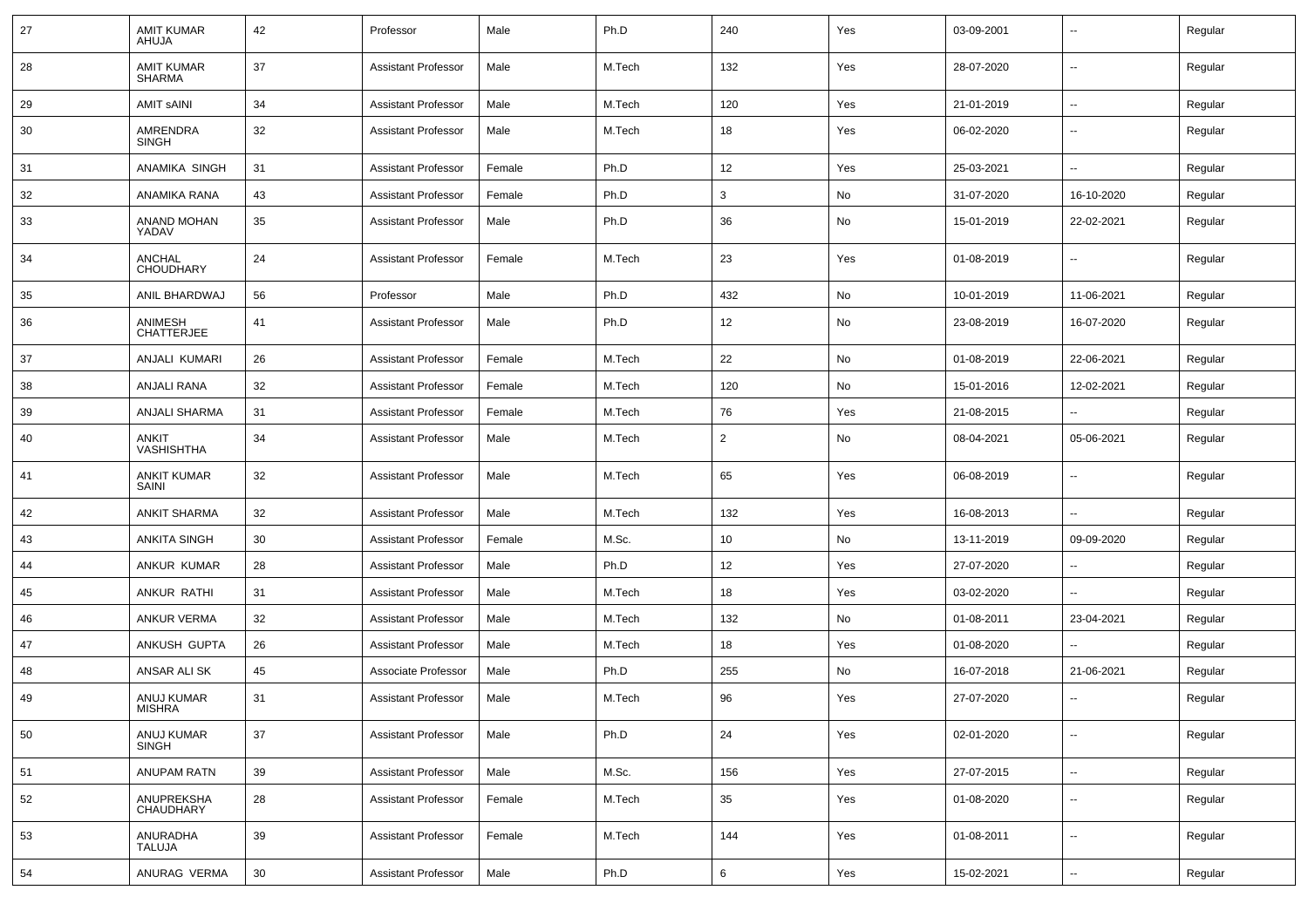| 55 | ANUSHIKHA<br><b>GUPTA</b>                   | 27 | <b>Assistant Professor</b> | Female | M.Tech     | 6   | Yes | 17-02-2021 | $\overline{\phantom{a}}$ | Regular |
|----|---------------------------------------------|----|----------------------------|--------|------------|-----|-----|------------|--------------------------|---------|
| 56 | <b>ARPESH SINGH</b>                         | 27 | <b>Assistant Professor</b> | Male   | M.Tech     | 29  | No  | 10-07-2018 | 31-12-2020               | Regular |
| 57 | ARUN KUMAR<br><b>KUSHWAHA</b>               | 30 | <b>Assistant Professor</b> | Male   | M.Tech     | 12  | Yes | 27-07-2020 | $\overline{\phantom{a}}$ | Regular |
| 58 | <b>ARUN</b><br>VISHWANATH<br><b>PARWATE</b> | 56 | Professor                  | Male   | Ph.D       | 348 | Yes | 09-07-2020 | --                       | Regular |
| 59 | ARVIND KUMAR<br>PANDEY                      | 43 | Associate Professor        | Male   | Ph.D       | 199 | No  | 19-02-2004 | 24-09-2020               | Regular |
| 60 | ARVINDA<br><b>KUSHWAHA</b>                  | 43 | Professor                  | Male   | Ph.D       | 216 | Yes | 26-03-2021 | $\overline{\phantom{a}}$ | Regular |
| 61 | ASAD AMIR                                   | 41 | <b>Assistant Professor</b> | Male   | Ph.D       | 172 | Yes | 06-08-2020 | ⊷.                       | Regular |
| 62 | ASHIMA KATHURIA                             | 43 | <b>Assistant Professor</b> | Female | Ph.D       | 204 | Yes | 20-08-2006 | $\overline{\phantom{a}}$ | Regular |
| 63 | ASHISH BAGLA                                | 39 | <b>Assistant Professor</b> | Male   | M.Tech     | 192 | No  | 15-07-2020 | 05-03-2021               | Regular |
| 64 | <b>ASHOK KUMAR</b><br>GARG                  | 64 | Associate Professor        | Male   | MBA        | 499 | No  | 01-03-2017 | 04-07-2020               | Regular |
| 65 | <b>ASHOK KUMAR</b><br><b>RAJPUT</b>         | 47 | <b>Assistant Professor</b> | Male   | M.Tech     | 276 | Yes | 15-07-2015 | -−                       | Regular |
| 66 | <b>ASMA SAEED</b>                           | 45 | <b>Assistant Professor</b> | Female | M.A        | 18  | Yes | 01-02-2000 | --                       | Regular |
| 67 | <b>AVANI</b>                                | 34 | <b>Assistant Professor</b> | Female | M.Tech     | 84  | Yes | 20-08-2019 | --                       | Regular |
| 68 | <b>AVDESH SINGH</b><br><b>PUNDIR</b>        | 42 | <b>Assistant Professor</b> | Male   | M.Tech     | 180 | Yes | 23-01-2018 | $\overline{\phantom{a}}$ | Regular |
| 69 | AVINASH SINGH                               | 43 | Associate Professor        | Male   | Ph.D       | 204 | Yes | 28-07-2020 | $\overline{\phantom{a}}$ | Regular |
| 70 | <b>AVINASH KUMAR</b>                        | 34 | <b>Assistant Professor</b> | Male   | M.Tech     | 168 | Yes | 24-01-2017 | н.                       | Regular |
| 71 | AYUSHI PRAKASH                              | 33 | <b>Assistant Professor</b> | Female | M.Tech     | 144 | Yes | 28-07-2020 | $\overline{\phantom{a}}$ | Regular |
| 72 | <b>BABLI KUMARI</b>                         | 32 | <b>Assistant Professor</b> | Female | M.Tech     | 108 | Yes | 15-08-2013 | --                       | Regular |
| 73 | <b>BALDIVYA MITRA</b>                       | 27 | <b>Assistant Professor</b> | Male   | M.Tech     | 36  | Yes | 09-07-2018 | --                       | Regular |
| 74 | <b>BHAWANA</b><br><b>GHILDIYAL</b>          | 27 | <b>Assistant Professor</b> | Female | M.Tech     | 43  | Yes | 28-08-2018 | $\overline{a}$           | Regular |
| 75 | <b>BHAWNA GUPTA</b>                         | 30 | <b>Assistant Professor</b> | Female | M.Tech     | 38  | No  | 26-07-2017 | 21-09-2020               | Regular |
| 76 | <b>BHUPENDER</b><br><b>SHARMA</b>           | 42 | <b>Assistant Professor</b> | Male   | M.Tech     | 96  | Yes | 01-07-2019 | $\overline{\phantom{a}}$ | Regular |
| 77 | <b>BHUPENDRA</b><br>SINGH CHAUHAN           | 46 | Professor                  | Male   | Ph.D       | 192 | No  | 22-08-2019 | 27-04-2021               | Regular |
| 78 | <b>CHAMAN KUMAR</b>                         | 31 | <b>Assistant Professor</b> | Male   | M.Tech     | 54  | Yes | 01-07-2020 | н.                       | Regular |
| 79 | CHANDAN                                     | 37 | <b>Assistant Professor</b> | Male   | Ph.D       | 132 | No  | 01-01-2019 | 27-03-2021               | Regular |
| 80 | CHANDAN KUMAR                               | 31 | <b>Assistant Professor</b> | Male   | Ph.D       | 12  | No  | 28-08-2019 | 06-09-2020               | Regular |
| 81 | <b>CHANDNI SHARMA</b>                       | 32 | <b>Assistant Professor</b> | Female | <b>MBA</b> | 11  | No  | 20-01-2020 | 31-12-2020               | Regular |
| 82 | CHANDRA BHAN<br>SENIYA                      | 42 | <b>Assistant Professor</b> | Male   | Ph.D       | 103 | Yes | 28-07-2020 | --                       | Regular |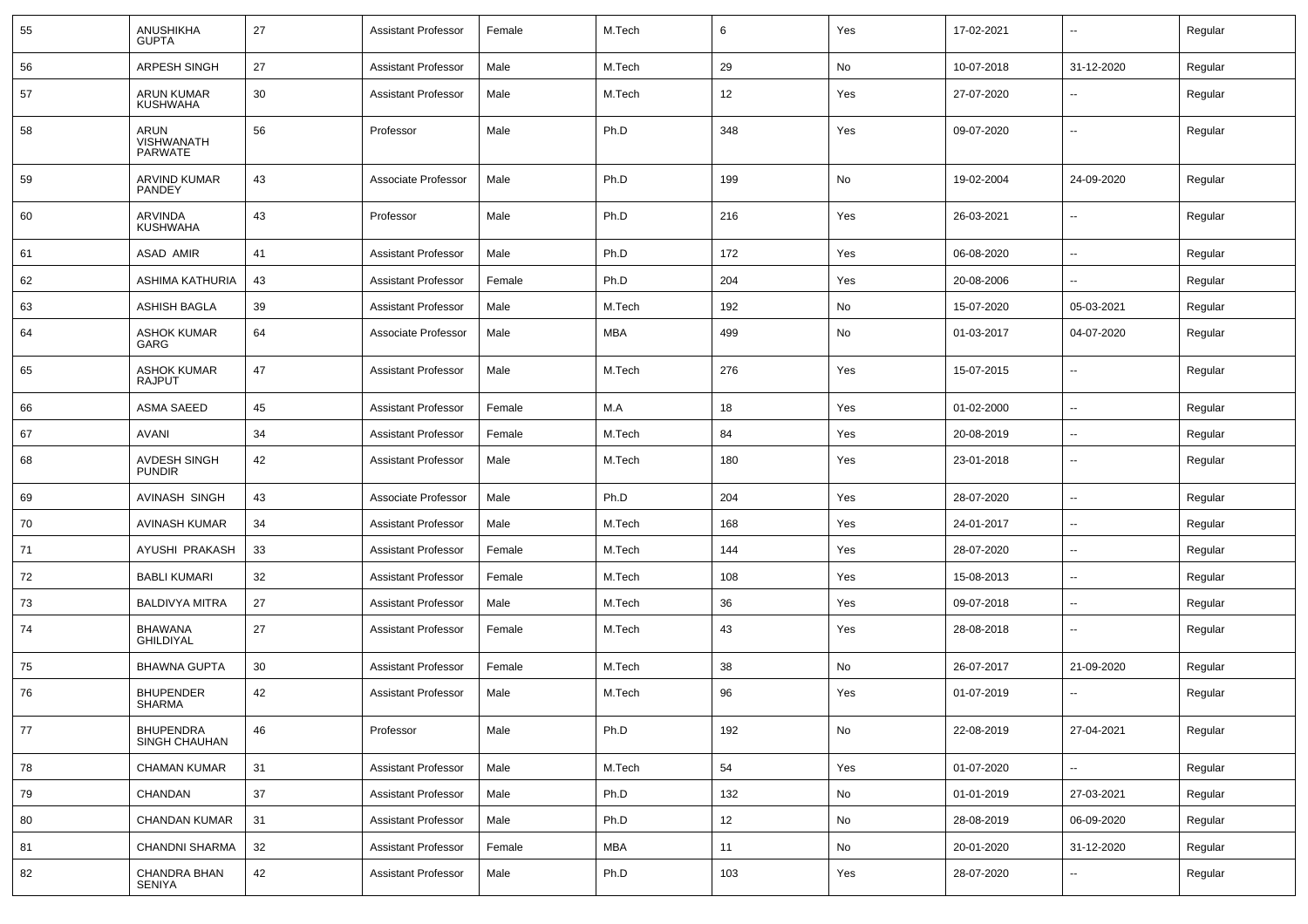| 83  | D V SURYA<br>PRAKASH                | 34 | <b>Assistant Professor</b> | Male   | Ph.D   | 53  | Yes | 16-08-2017 | $\overline{\phantom{a}}$ | Regular |
|-----|-------------------------------------|----|----------------------------|--------|--------|-----|-----|------------|--------------------------|---------|
| 84  | <b>DAVESH SINGH</b><br>SOM          | 37 | <b>Assistant Professor</b> | Male   | M.Tech | 114 | No  | 27-08-2012 | 20-07-2020               | Regular |
| 85  | <b>DEEPA</b><br><b>SEHRAWAT</b>     | 25 | <b>Assistant Professor</b> | Female | M.Sc.  | 6   | Yes | 01-01-2021 | ⊷.                       | Regular |
| 86  | <b>DEEPAK MITTAL</b>                | 31 | <b>Assistant Professor</b> | Male   | M.Tech | 29  | Yes | 01-08-2019 | ⊷.                       | Regular |
| 87  | DEEPIKA SHARMA                      | 34 | <b>Assistant Professor</b> | Female | M.A    | 17  | No  | 13-02-2020 | 24-06-2021               | Regular |
| 88  | <b>DEEPIKA</b><br>AGARWAL           | 29 | <b>Assistant Professor</b> | Female | Ph.D   | 23  | Yes | 01-08-2019 | --                       | Regular |
| 89  | <b>DEEPIKA GUPTA</b>                | 29 | <b>Assistant Professor</b> | Female | M.Tech | 77  | Yes | 20-07-2015 | $\overline{\phantom{a}}$ | Regular |
| 90  | <b>DEEPTI PANT</b>                  | 38 | <b>Assistant Professor</b> | Female | M.A    | 18  | Yes | 03-02-2020 | $\overline{\phantom{a}}$ | Regular |
| 91  | <b>DESH DEEPAK</b><br><b>GAUTAM</b> | 32 | <b>Assistant Professor</b> | Male   | M.Tech | 12  | Yes | 01-08-2020 | $\overline{\phantom{a}}$ | Regular |
| 92  | <b>DEVENDRA</b><br>KUMAR            | 60 | Professor                  | Male   | Ph.D   | 438 | No  | 20-06-2018 | 11-06-2021               | Regular |
| 93  | DEVESH SINGH                        | 23 | <b>Assistant Professor</b> | Female | M.Sc.  | 12  | Yes | 01-08-2020 | $\mathbf{u}$             | Regular |
| 94  | <b>DIGVIJAY SINGH</b>               | 44 | <b>Assistant Professor</b> | Male   | Ph.D   | 204 | Yes | 16-08-2019 | $\overline{\phantom{a}}$ | Regular |
| 95  | <b>DILIP KUMAR</b><br>RAWAT         | 37 | <b>Assistant Professor</b> | Male   | M.Tech | 65  | Yes | 16-01-2017 | $\overline{\phantom{a}}$ | Regular |
| 96  | <b>DIMPLE SINGH</b>                 | 25 | <b>Assistant Professor</b> | Female | M.Tech | 12  | No  | 13-07-2020 | 20-06-2021               | Regular |
| 97  | <b>DINESH KUMAR</b>                 | 49 | Associate Professor        | Male   | M.Tech | 276 | No  | 24-01-2018 | 22-01-2021               | Regular |
| 98  | <b>DINESH KUMAR</b><br>ARYA         | 26 | <b>Assistant Professor</b> | Male   | M.Tech | 8   | No  | 16-01-2020 | 05-09-2020               | Regular |
| 99  | <b>DIVYA AGARWAL</b>                | 31 | <b>Assistant Professor</b> | Female | M.Tech | 113 | Yes | 14-10-2013 | --                       | Regular |
| 100 | DIVYA RATHI                         | 30 | <b>Assistant Professor</b> | Female | M.Tech | 38  | No  | 25-07-2017 | 19-09-2020               | Regular |
| 101 | <b>DURGA PRASAD</b>                 | 37 | <b>Assistant Professor</b> | Male   | M.Tech | 156 | Yes | 21-01-2019 | --                       | Regular |
| 102 | ELIZA<br><b>CHAKRABORTY</b>         | 56 | Professor                  | Female | Ph.D   | 405 | Yes | 03-12-2014 | ⊷.                       | Regular |
| 103 | <b>FIRDOS KARIM</b>                 | 31 | <b>Assistant Professor</b> | Female | M.Sc.  | 72  | Yes | 16-06-2014 | $\overline{\phantom{a}}$ | Regular |
| 104 | FIROZ ALI ANSARI                    | 35 | <b>Assistant Professor</b> | Male   | Ph.D   | 48  | Yes | 01-05-2019 | -−                       | Regular |
| 105 | <b>GARIMA</b><br><b>GHANGHAS</b>    | 25 | <b>Assistant Professor</b> | Female | M.Sc.  | 5   | No  | 30-10-2020 | 09-03-2021               | Regular |
| 106 | <b>GAURANG DEEP</b>                 | 36 | <b>Assistant Professor</b> | Male   | M.Tech | 180 | Yes | 31-07-2017 | Ξ.                       | Regular |
| 107 | <b>GAURAV</b><br>KASHYAP            | 32 | <b>Assistant Professor</b> | Male   | M.Tech | 108 | Yes | 01-08-2020 | $\overline{\phantom{a}}$ | Regular |
| 108 | <b>GAURAV GOEL</b>                  | 36 | <b>Assistant Professor</b> | Male   | M.E.   | 173 | Yes | 13-08-2007 | $\overline{\phantom{a}}$ | Regular |
| 109 | <b>GAURAV SHARMA</b>                | 44 | Associate Professor        | Male   | Ph.D   | 216 | Yes | 23-01-2006 | -−                       | Regular |
| 110 | <b>GAURAV</b><br>SHRIVASTAVA        | 35 | <b>Assistant Professor</b> | Male   | M.Tech | 149 | Yes | 15-07-2013 | ⊷.                       | Regular |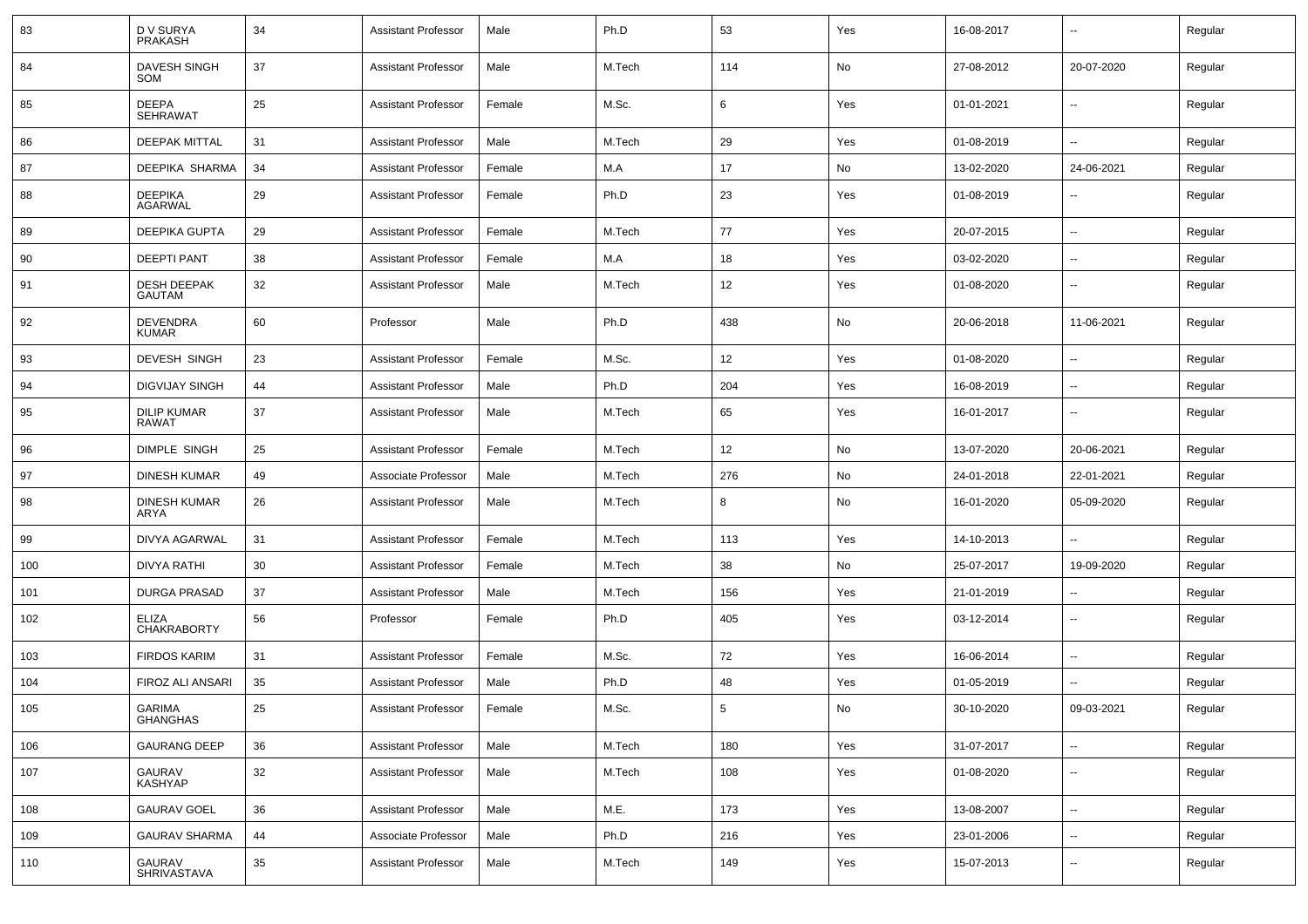| 111 | <b>GIRISH TYAGI</b>               | 39 | <b>Assistant Professor</b> | Male   | M.Tech | 204 | No  | 15-02-2005 | 27-04-2021               | Regular |
|-----|-----------------------------------|----|----------------------------|--------|--------|-----|-----|------------|--------------------------|---------|
| 112 | <b>GOURAV MISHRA</b>              | 32 | <b>Assistant Professor</b> | Male   | Ph.D   | 96  | Yes | 01-07-2019 | --                       | Regular |
| 113 | <b>HARISH KUMAR</b><br>TALUJA     | 43 | Associate Professor        | Male   | Ph.D   | 216 | No  | 26-08-2019 | 20-04-2021               | Regular |
| 114 | HIMANI VAROLIA                    | 35 | <b>Assistant Professor</b> | Female | M.Tech | 96  | Yes | 16-01-2019 | --                       | Regular |
| 115 | HITENDRA KUMAR<br>SINGH           | 33 | <b>Assistant Professor</b> | Male   | M.Tech | 12  | No  | 11-07-2019 | 28-08-2020               | Regular |
| 116 | <b>HONEY TOMAR</b>                | 38 | <b>Assistant Professor</b> | Male   | Ph.D   | 204 | Yes | 22-07-2013 |                          | Regular |
| 117 | <b>INDRAJIT KUMAR</b>             | 39 | <b>Assistant Professor</b> | Male   | M.Tech | 96  | Yes | 01-07-2020 | $\overline{\phantom{a}}$ | Regular |
| 118 | IZHAR KHAN                        | 30 | <b>Assistant Professor</b> | Male   | M.Tech | 16  | Yes | 17-02-2020 | ⊷.                       | Regular |
| 119 | JITENDRA YADAV                    | 39 | <b>Assistant Professor</b> | Male   | M.Sc.  | 168 | No  | 22-07-2017 | 11-02-2021               | Regular |
| 120 | <b>JONEY KUMAR</b>                | 42 | <b>Assistant Professor</b> | Male   | M.Tech | 65  | Yes | 01-08-2019 | $\overline{\phantom{a}}$ | Regular |
| 121 | <b>KAJAL SHIVRAJ</b><br>MEENA     | 26 | <b>Assistant Professor</b> | Female | M.Tech | 28  | Yes | 19-08-2019 | --                       | Regular |
| 122 | <b>KAMAL KUMAR</b>                | 29 | <b>Assistant Professor</b> | Male   | M.Tech | 48  | Yes | 28-02-2020 | $\overline{\phantom{a}}$ | Regular |
| 123 | <b>KAMAL RAWAT</b>                | 32 | <b>Assistant Professor</b> | Male   | Ph.D   | 48  | Yes | 01-01-2019 | --                       | Regular |
| 124 | <b>KAMESH KUMAR</b>               | 39 | <b>Assistant Professor</b> | Male   | Ph.D   | 156 | Yes | 31-07-2015 | $\overline{a}$           | Regular |
| 125 | KAMLA ADHIKARI                    | 31 | <b>Assistant Professor</b> | Female | M.Tech | 3   | No  | 01-04-2021 | 23-06-2021               | Regular |
| 126 | <b>KANIKA</b>                     | 27 | <b>Assistant Professor</b> | Female | M.Sc.  | 12  | Yes | 28-07-2020 |                          | Regular |
| 127 | <b>KANIKA GOEL</b>                | 30 | <b>Assistant Professor</b> | Female | M.Tech | 120 | Yes | 24-07-2013 | -−                       | Regular |
| 128 | <b>KAPIL DEV</b><br><b>SHARMA</b> | 37 | <b>Assistant Professor</b> | Male   | Ph.D   | 89  | No  | 20-07-2013 | 05-12-2020               | Regular |
| 129 | <b>KAPIL KUMAR</b>                | 36 | <b>Assistant Professor</b> | Male   | M.Sc.  | 6   | No  | 04-01-2020 | 10-07-2020               | Regular |
| 130 | <b>KAPIL KUMAR</b>                | 26 | <b>Assistant Professor</b> | Male   | M.Tech | 12  | Yes | 21-06-2021 |                          | Regular |
| 131 | <b>KAVITA</b><br>CHAUDHARY        | 35 | <b>Assistant Professor</b> | Female | M.Tech | 132 | Yes | 19-01-2018 | $\overline{\phantom{a}}$ | Regular |
| 132 | KHUSHBU<br>CHAUDHARY              | 33 | <b>Assistant Professor</b> | Female | M.A    | 17  | No  | 13-02-2020 | 30-06-2021               | Regular |
| 133 | KIRTI GUPTA                       | 25 | <b>Assistant Professor</b> | Female | M.Sc.  | 12  | Yes | 28-07-2020 | -−                       | Regular |
| 134 | <b>KRISHNA</b>                    | 29 | <b>Assistant Professor</b> | Male   | M.Tech | 60  | No  | 08-08-2016 | 06-07-2020               | Regular |
| 135 | <b>KRITI AGARWAL</b>              | 38 | <b>Assistant Professor</b> | Female | M.Sc.  | 180 | Yes | 16-01-2017 | $\overline{\phantom{a}}$ | Regular |
| 136 | KULBHUSHAN<br>MITTAL              | 54 | <b>Assistant Professor</b> | Male   | B.E    | 387 | Yes | 21-08-2009 | $\overline{\phantom{a}}$ | Regular |
| 137 | KULDEEP ROY                       | 32 | <b>Assistant Professor</b> | Male   | Ph.D   | 30  | Yes | 01-04-2021 | $\sim$                   | Regular |
| 138 | LAVI                              | 30 | <b>Assistant Professor</b> | Male   | M.Tech | 36  | Yes | 01-07-2018 | $\sim$                   | Regular |
| 139 | LAXMI SHARMA                      | 38 | <b>Assistant Professor</b> | Female | M.A    | 16  | No  | 03-02-2020 | 30-06-2021               | Regular |
| 140 | <b>LISA RAUT</b>                  | 25 | <b>Assistant Professor</b> | Female | M.Sc.  | 23  | Yes | 18-07-2019 | Щ,                       | Regular |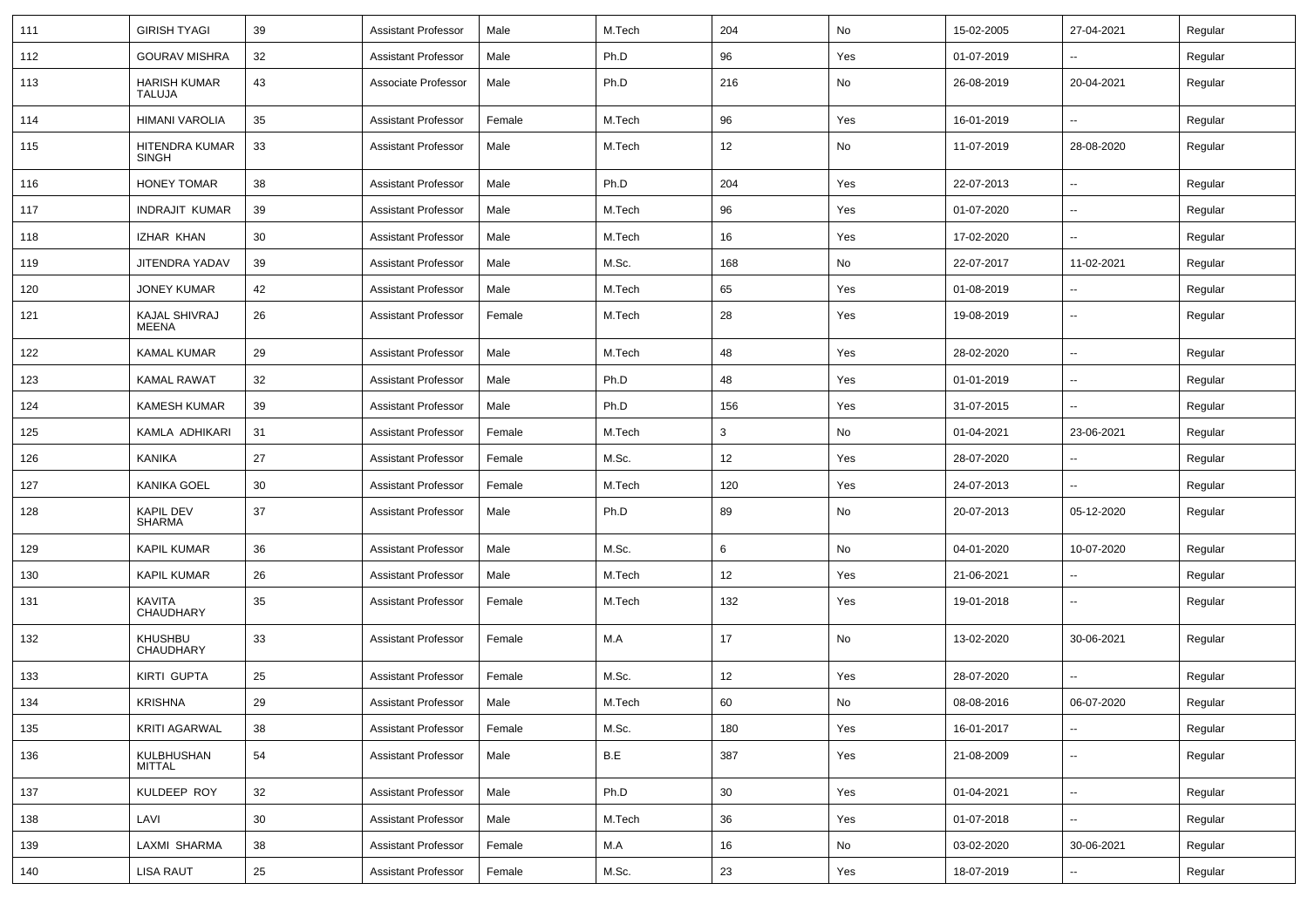| 141 | <b>LOKENDRA</b><br><b>KUMAR</b>         | 34 | <b>Assistant Professor</b> | Male   | M.Tech        | 137            | Yes | 25-07-2018 | ۰.                       | Regular |
|-----|-----------------------------------------|----|----------------------------|--------|---------------|----------------|-----|------------|--------------------------|---------|
| 142 | M S SATISH BABU                         | 52 | Professor                  | Male   | Ph.D          | 336            | Yes | 07-01-2019 | ⊷.                       | Regular |
| 143 | <b>MADHU SINGH</b>                      | 36 | <b>Assistant Professor</b> | Female | M.A           | 96             | Yes | 16-01-2017 | ۰.                       | Regular |
| 144 | <b>MADHUKAR</b><br><b>SHARMA</b>        | 44 | Associate Professor        | Male   | Ph.D          | 192            | Yes | 04-01-2019 | ۰.                       | Regular |
| 145 | <b>MADHUR KUMAR</b><br><b>DUBEY</b>     | 37 | <b>Assistant Professor</b> | Male   | M.Tech        | 149            | Yes | 22-07-2017 | --                       | Regular |
| 146 | MAHENDRA<br><b>KUMAR SONKER</b>         | 32 | <b>Assistant Professor</b> | Male   | Ph.D          | 72             | Yes | 16-09-2019 | --                       | Regular |
| 147 | <b>MAHENDRA SINGH</b>                   | 31 | <b>Assistant Professor</b> | Male   | M.Tech        | 120            | Yes | 18-08-2012 | --                       | Regular |
| 148 | <b>MAMUD HASSAN</b>                     | 30 | <b>Assistant Professor</b> | Male   | M.A           | $\overline{4}$ | Yes | 01-04-2021 | --                       | Regular |
| 149 | <b>MAN MOHAN</b><br><b>SINGH</b>        | 32 | <b>Assistant Professor</b> | Male   | Ph.D          | 66             | Yes | 18-03-2021 | $\overline{\phantom{a}}$ | Regular |
| 150 | <b>MANISH KUMAR</b>                     | 34 | <b>Assistant Professor</b> | Male   | M.Tech        | 144            | No  | 24-09-2012 | 02-02-2021               | Regular |
| 151 | <b>MANISHA</b><br><b>KORANGA</b>        | 34 | <b>Assistant Professor</b> | Female | M.Tech        | 12             | No  | 01-10-2019 | 21-11-2020               | Regular |
| 152 | <b>MARIYA</b><br><b>KHURSHID ANSARI</b> | 32 | <b>Assistant Professor</b> | Female | <b>B.Tech</b> | 134            | Yes | 15-07-2013 | $\overline{\phantom{a}}$ | Regular |
| 153 | <b>MAYANK GARG</b>                      | 52 | Professor                  | Male   | Ph.D          | 192            | Yes | 01-08-2012 | $\sim$                   | Regular |
| 154 | <b>MD IQBAL</b>                         | 39 | Associate Professor        | Male   | M.Tech        | 180            | Yes | 01-12-2018 | $\overline{\phantom{a}}$ | Regular |
| 155 | MD MUZAKKIR<br><b>HUSSAIN</b>           | 31 | Assistant Professor        | Male   | M.Tech        | 31             | No  | 21-12-2020 | 02-03-2021               | Regular |
| 156 | MEGHA SHARMA                            | 27 | Assistant Professor        | Female | M.Tech        | 6              | Yes | 01-02-2021 | $\overline{\phantom{a}}$ | Regular |
| 157 | <b>MINAKSHI</b>                         | 41 | <b>Assistant Professor</b> | Female | M.Tech        | 30             | Yes | 18-02-2019 | --                       | Regular |
| 158 | <b>MOHAMMAD</b><br>ADNAN                | 27 | <b>Assistant Professor</b> | Male   | M.Tech        | 26             | No  | 21-01-2019 | 12-10-2020               | Regular |
| 159 | <b>MOHAMMAD</b><br><b>MUSTUFA SAIFY</b> | 34 | <b>Assistant Professor</b> | Male   | M.Tech        | 132            | Yes | 27-01-2011 | --                       | Regular |
| 160 | <b>MOHAMMAD</b><br>SHAHID SAGAR         | 37 | <b>Assistant Professor</b> | Male   | M.Tech        | 15             | No  | 03-02-2020 | 23-06-2021               | Regular |
| 161 | MOHD AAMIR                              | 41 | <b>Assistant Professor</b> | Male   | M.Tech        | 16             | Yes | 21-02-2020 | $\overline{a}$           | Regular |
| 162 | <b>MOHIT KUMAR</b><br>SINGH             | 35 | <b>Assistant Professor</b> | Male   | M.Tech        | 129            | Yes | 02-08-2016 | $\overline{\phantom{a}}$ | Regular |
| 163 | MOHOSIN MANDAL                          | 32 | <b>Assistant Professor</b> | Male   | M. Phil       | 28             | Yes | 04-02-2019 | $\sim$                   | Regular |
| 164 | <b>MONIKA</b>                           | 29 | <b>Assistant Professor</b> | Female | M.Tech        | 4              | No  | 09-04-2021 | 18-06-2021               | Regular |
| 165 | MONIKA DUGGAL                           | 44 | <b>Assistant Professor</b> | Female | M.A           | 120            | Yes | 16-03-2021 | н.                       | Regular |
| 166 | MONIKA GUPTA                            | 40 | <b>Assistant Professor</b> | Female | M.Tech        | 16             | No  | 17-02-2020 | 30-06-2021               | Regular |
| 167 | <b>MONIKA MALIK</b>                     | 30 | <b>Assistant Professor</b> | Female | M.Sc.         | 72             | Yes | 01-08-2019 | --                       | Regular |
| 168 | <b>MONIKA MITTAL</b>                    | 40 | <b>Assistant Professor</b> | Female | M.Sc.         | 180            | Yes | 22-07-2017 | ⊷.                       | Regular |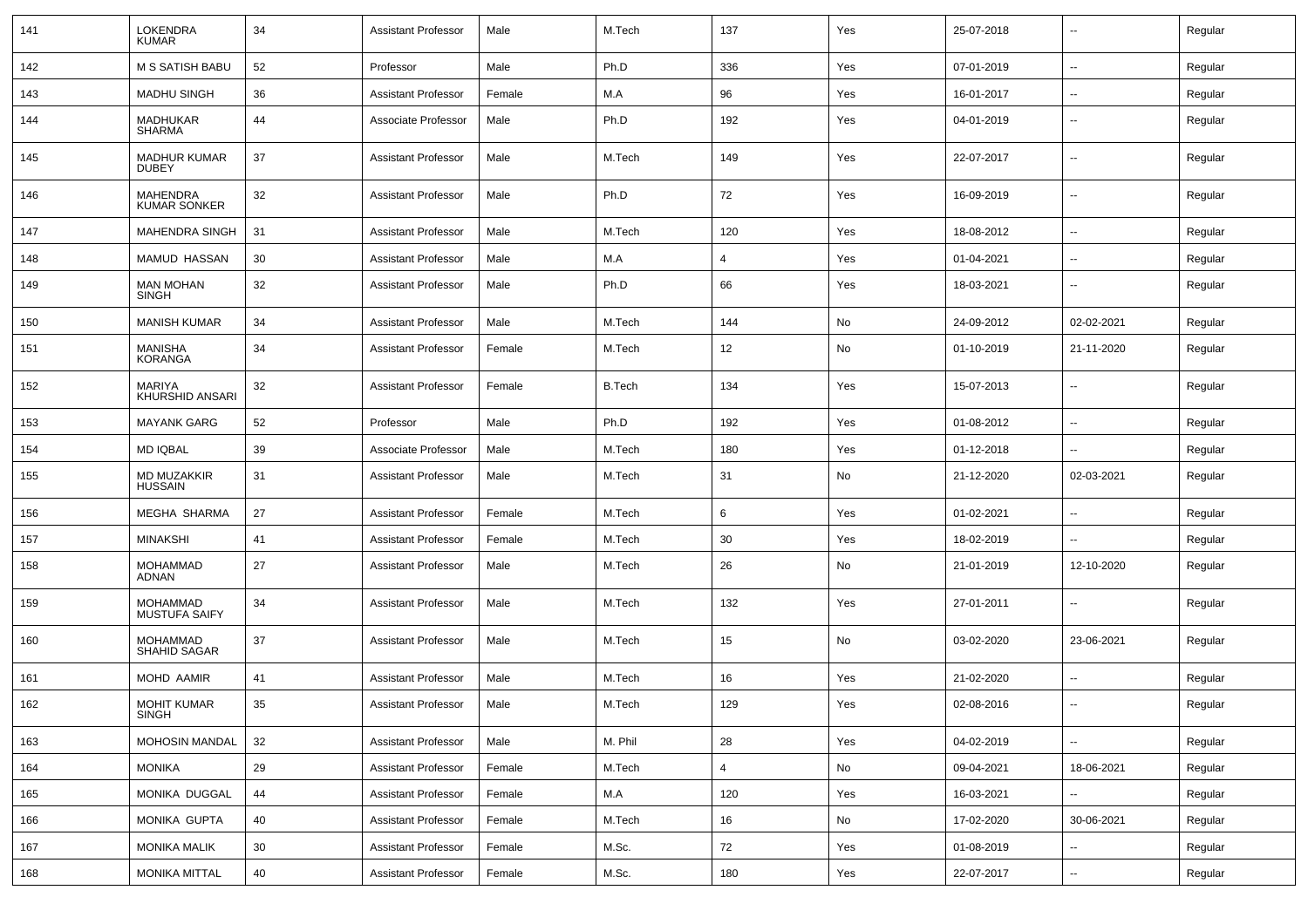| 169 | <b>MOTAHAR</b><br><b>HOSSAIN</b>     | 32 | <b>Assistant Professor</b> | Male   | Ph.D          | 12  | Yes | 18-01-2021 | $\overline{\phantom{a}}$ | Regular |
|-----|--------------------------------------|----|----------------------------|--------|---------------|-----|-----|------------|--------------------------|---------|
| 170 | <b>MUDIT SHARMA</b>                  | 37 | <b>Assistant Professor</b> | Male   | M.Tech        | 168 | Yes | 01-01-2017 | ⊷.                       | Regular |
| 171 | <b>MUKESH KUMAR</b><br><b>MISHRA</b> | 32 | <b>Assistant Professor</b> | Male   | M.Tech        | 22  | No  | 14-08-2019 | 01-02-2021               | Regular |
| 172 | <b>MUKESH RAWAT</b>                  | 41 | Professor                  | Male   | Ph.D          | 252 | Yes | 15-07-2013 | $\overline{\phantom{a}}$ | Regular |
| 173 | <b>NAGRESH KUMAR</b>                 | 43 | Associate Professor        | Male   | M.Tech        | 216 | Yes | 20-02-2004 | --                       | Regular |
| 174 | NAMAN JAIN                           | 29 | <b>Assistant Professor</b> | Male   | Ph.D          | 36  | Yes | 01-01-2019 | --                       | Regular |
| 175 | NEELAM<br><b>SHRIVASTAVA</b>         | 48 | Professor                  | Female | Ph.D          | 216 | Yes | 22-04-2019 | $\overline{a}$           | Regular |
| 176 | NEERAJ AGARWAL                       | 39 | <b>Assistant Professor</b> | Male   | M.Tech        | 120 | Yes | 23-08-2019 | $\overline{\phantom{a}}$ | Regular |
| 177 | NEERAJ JOSHI                         | 35 | <b>Assistant Professor</b> | Male   | <b>B.Tech</b> | 144 | Yes | 14-01-2013 | $\overline{\phantom{a}}$ | Regular |
| 178 | NEHA ARORA                           | 26 | <b>Assistant Professor</b> | Female | M.Sc.         | 36  | Yes | 23-08-2019 | $\overline{\phantom{a}}$ | Regular |
| 179 | NEHA DIXIT                           | 29 | <b>Assistant Professor</b> | Female | <b>B.Tech</b> | 39  | No  | 28-07-2015 | 30-11-2020               | Regular |
| 180 | NEHA MITTAL                          | 38 | Associate Professor        | Female | Ph.D          | 185 | Yes | 16-07-2018 | $\overline{\phantom{a}}$ | Regular |
| 181 | NEHA SHARMA                          | 38 | <b>Assistant Professor</b> | Female | Ph.D          | 180 | Yes | 15-07-2013 | $\overline{\phantom{a}}$ | Regular |
| 182 | NIDHI SHARMA                         | 37 | <b>Assistant Professor</b> | Female | M.A           | 120 | Yes | 30-03-2021 | $\overline{a}$           | Regular |
| 183 | NIDHI AGARWAL                        | 34 | <b>Assistant Professor</b> | Female | M.Tech        | 168 | No  | 01-01-2017 | 20-02-2021               | Regular |
| 184 | NIDHI<br>CHAUDHARY                   | 32 | <b>Assistant Professor</b> | Female | M.Tech        | 132 | Yes | 29-01-2011 | $\overline{\phantom{a}}$ | Regular |
| 185 | NIDHI<br>CHAUDHARY                   | 43 | <b>Assistant Professor</b> | Female | Ph.D          | 264 | Yes | 18-01-2016 | ⊷.                       | Regular |
| 186 | NIDHI TYAGI                          | 48 | Professor                  | Female | Ph.D          | 252 | Yes | 20-07-2015 | ⊷.                       | Regular |
| 187 | <b>NIKHIL</b>                        | 27 | <b>Assistant Professor</b> | Male   | M.Tech        | 20  | Yes | 01-12-2020 | $\overline{\phantom{a}}$ | Regular |
| 188 | <b>NISHANT</b><br><b>SRIVASTAVA</b>  | 38 | <b>Assistant Professor</b> | Male   | Ph.D          | 120 | No  | 13-07-2019 | 01-06-2021               | Regular |
| 189 | NITA CHAUDHARY                       | 43 | <b>Assistant Professor</b> | Female | MBA           | 72  | No  | 13-01-2020 | 09-03-2021               | Regular |
| 190 | NITESH KUMAR                         | 33 | <b>Assistant Professor</b> | Male   | M.Tech        | 96  | Yes | 22-07-2017 | $\overline{\phantom{a}}$ | Regular |
| 191 | NITIKA VATS                          | 30 | Assistant Professor        | Female | M.Tech        | 12  | Yes | 01-08-2020 | $\overline{\phantom{a}}$ | Regular |
| 192 | <b>NITIN VERMA</b>                   | 43 | <b>Assistant Professor</b> | Male   | Ph.D          | 84  | Yes | 17-02-2020 | $\overline{\phantom{a}}$ | Regular |
| 193 | NIYATI GARG                          | 39 | <b>Assistant Professor</b> | Female | Ph.D          | 204 | Yes | 13-08-2010 | $\sim$                   | Regular |
| 194 | NOMENDRA<br><b>TOMAR</b>             | 36 | <b>Assistant Professor</b> | Male   | M.Tech        | 120 | Yes | 25-07-2017 | $\sim$                   | Regular |
| 195 | OMPRAKASH<br><b>THAKUR</b>           | 49 | <b>Assistant Professor</b> | Male   | M.Tech        | 84  | No  | 22-07-2017 | 27-07-2020               | Regular |
| 196 | PANKAJ SHARMA                        | 30 | <b>Assistant Professor</b> | Male   | M.Tech        | 15  | No  | 06-02-2020 | 16-06-2021               | Regular |
| 197 | PANKAJ SHARMA                        | 36 | <b>Assistant Professor</b> | Male   | M.Sc.         | 156 | Yes | 01-08-2008 | $\overline{\phantom{a}}$ | Regular |
| 198 | PARDEEP KUMAR                        | 38 | Associate Professor        | Male   | Ph.D          | 168 | Yes | 19-01-2018 | Щ,                       | Regular |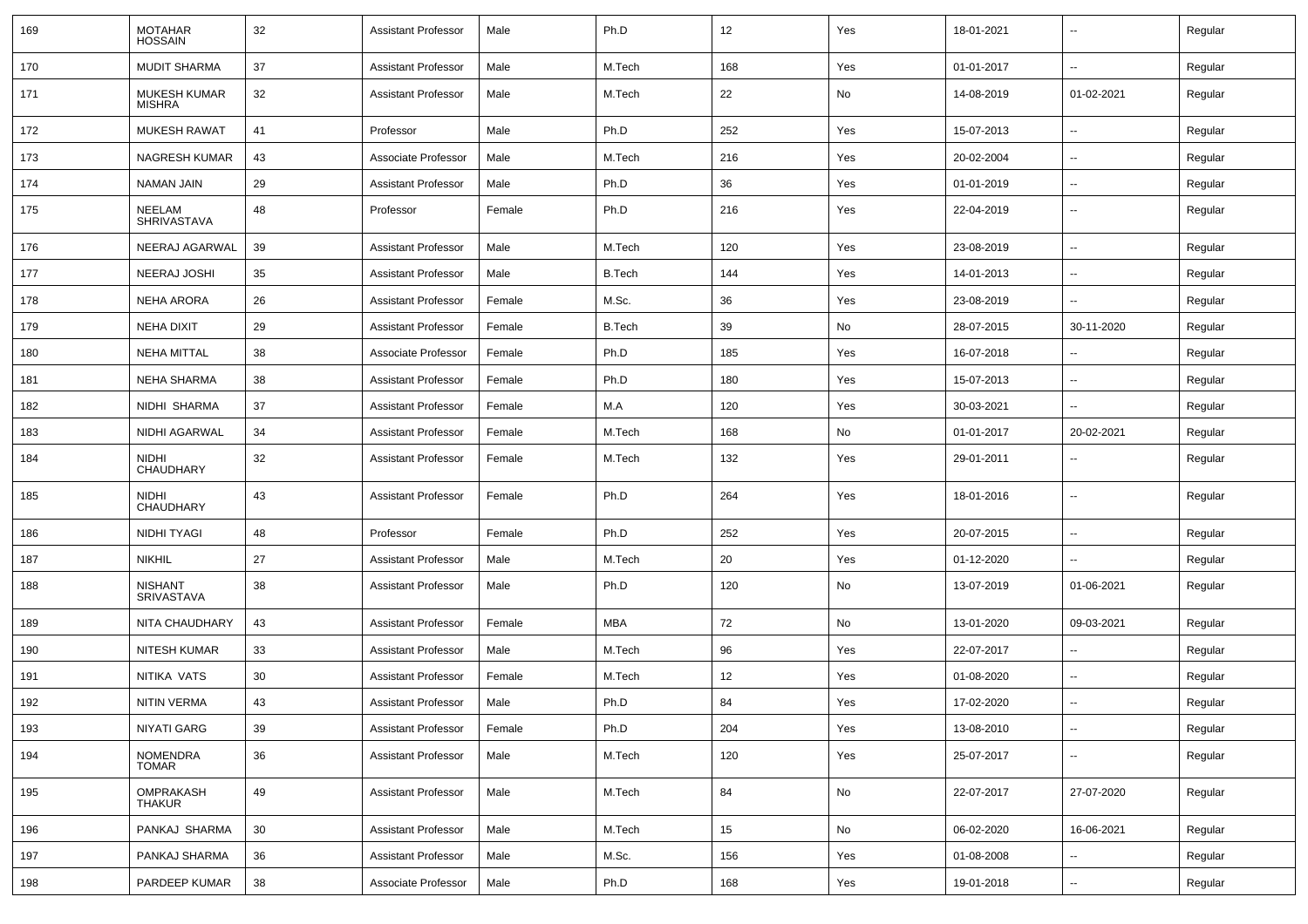| 199 | PARUL GARG                         | 36 | <b>Assistant Professor</b> | Female | Ph.D   | 50             | No  | 02-08-2016 | 26-10-2020               | Regular |
|-----|------------------------------------|----|----------------------------|--------|--------|----------------|-----|------------|--------------------------|---------|
| 200 | PINKI KOTHARI                      | 29 | <b>Assistant Professor</b> | Female | M.Tech | 15             | Yes | 16-03-2020 | --                       | Regular |
| 201 | PIYUSH GUPTA                       | 45 | Associate Professor        | Male   | M.Tech | 264            | Yes | 04-08-2005 |                          | Regular |
| 202 | POOJA GARG                         | 39 | <b>Assistant Professor</b> | Female | M.Sc.  | 192            | Yes | 15-04-2006 | $\overline{\phantom{a}}$ | Regular |
| 203 | POONAM RANI                        | 40 | <b>Assistant Professor</b> | Female | Ph.D   | 60             | Yes | 01-08-2020 | --                       | Regular |
| 204 | PRABHAT KUMAR                      | 26 | <b>Assistant Professor</b> | Male   | M.Tech | 4              | Yes | 05-04-2021 | $\overline{a}$           | Regular |
| 205 | PRADEEP<br>CHAUHAN                 | 41 | <b>Assistant Professor</b> | Male   | M.Tech | 204            | Yes | 19-07-2018 | $\overline{\phantom{a}}$ | Regular |
| 206 | PRADEEP PANT                       | 44 | Professor                  | Male   | Ph.D   | 240            | Yes | 28-08-2001 | $\overline{\phantom{a}}$ | Regular |
| 207 | PRAGYA GAUR                        | 34 | <b>Assistant Professor</b> | Female | M.Tech | 125            | Yes | 22-07-2017 | $\overline{\phantom{a}}$ | Regular |
| 208 | PRAMOD SINGH                       | 42 | Associate Professor        | Male   | M.Tech | 192            | Yes | 02-11-2008 | $\overline{a}$           | Regular |
| 209 | PRASHANT JINDAL                    | 37 | <b>Assistant Professor</b> | Male   | Ph.D   | 156            | Yes | 18-07-2012 | --                       | Regular |
| 210 | PRASHANT<br><b>KUMAR GUPTA</b>     | 33 | Assistant Professor        | Male   | M.Tech | 144            | Yes | 01-01-2017 | --                       | Regular |
| 211 | <b>PRATIBHA</b><br><b>KUMARI</b>   | 26 | <b>Assistant Professor</b> | Female | M.Sc.  | 12             | Yes | 27-07-2020 |                          | Regular |
| 212 | <b>PRATIK</b><br>SHRIVASTAVA       | 36 | <b>Assistant Professor</b> | Male   | M.Tech | 96             | No  | 06-02-2019 | 13-01-2021               | Regular |
| 213 | PRAVEEN KUMAR<br>CHAKRAVARTI       | 33 | Assistant Professor        | Male   | M.Tech | 156            | Yes | 18-07-2012 |                          | Regular |
| 214 | <b>PREETI</b><br><b>BHADAURIYA</b> | 41 | <b>Assistant Professor</b> | Female | Ph.D   | 5              | No  | 04-02-2020 | 01-10-2020               | Regular |
| 215 | PRERNA                             | 31 | <b>Assistant Professor</b> | Female | M.Tech | 89             | No  | 15-07-2015 | 30-04-2021               | Regular |
| 216 | PRIYANK SHARMA                     | 38 | <b>Assistant Professor</b> | Male   | M.Tech | 210            | Yes | 15-07-2013 |                          | Regular |
| 217 | PRIYANKA                           | 25 | <b>Assistant Professor</b> | Female | M.Tech | 12             | Yes | 28-07-2020 | $\overline{\phantom{a}}$ | Regular |
| 218 | PRIYANKA<br>LAWANIA                | 31 | <b>Assistant Professor</b> | Female | M.Tech | $\overline{4}$ | No  | 09-04-2021 | 12-06-2021               | Regular |
| 219 | PRIYANKA ARORA                     | 32 | <b>Assistant Professor</b> | Female | M.Sc.  | 132            | No  | 13-08-2018 | 07-12-2020               | Regular |
| 220 | PRIYANKA ARORA                     | 34 | <b>Assistant Professor</b> | Female | M.Sc.  | 144            | Yes | 16-09-2019 |                          | Regular |
| 221 | PRIYANKA<br><b>BHARDWAJ</b>        | 34 | <b>Assistant Professor</b> | Female | M.Tech | 120            | Yes | 31-01-2017 | --                       | Regular |
| 222 | PUNEET KUMAR                       | 32 | <b>Assistant Professor</b> | Male   | M.Tech | 122            | Yes | 19-01-2018 | Щ,                       | Regular |
| 223 | <b>PUNIT MITTAL</b>                | 34 | <b>Assistant Professor</b> | Male   | M.Tech | 137            | Yes | 22-07-2017 | $\overline{\phantom{a}}$ | Regular |
| 224 | PUSHPENDRA<br>KUMAR TYAGI          | 35 | <b>Assistant Professor</b> | Male   | M.Tech | 53             | Yes | 22-07-2017 | $\sim$                   | Regular |
| 225 | RADHIKA JINDAL                     | 24 | <b>Assistant Professor</b> | Female | M.Tech | 6              | Yes | 04-02-2021 | $\sim$                   | Regular |
| 226 | RAGHURAJ SINGH                     | 39 | <b>Assistant Professor</b> | Male   | M.Tech | 198            | Yes | 15-07-2015 | $\sim$                   | Regular |
| 227 | RAHUL                              | 34 | Assistant Professor        | Male   | Ph.D   | 96             | Yes | 01-01-2020 | н.                       | Regular |
| 228 | RAHUL JOSHI                        | 34 | Assistant Professor        | Male   | M.Tech | 108            | Yes | 06-08-2013 | $\sim$                   | Regular |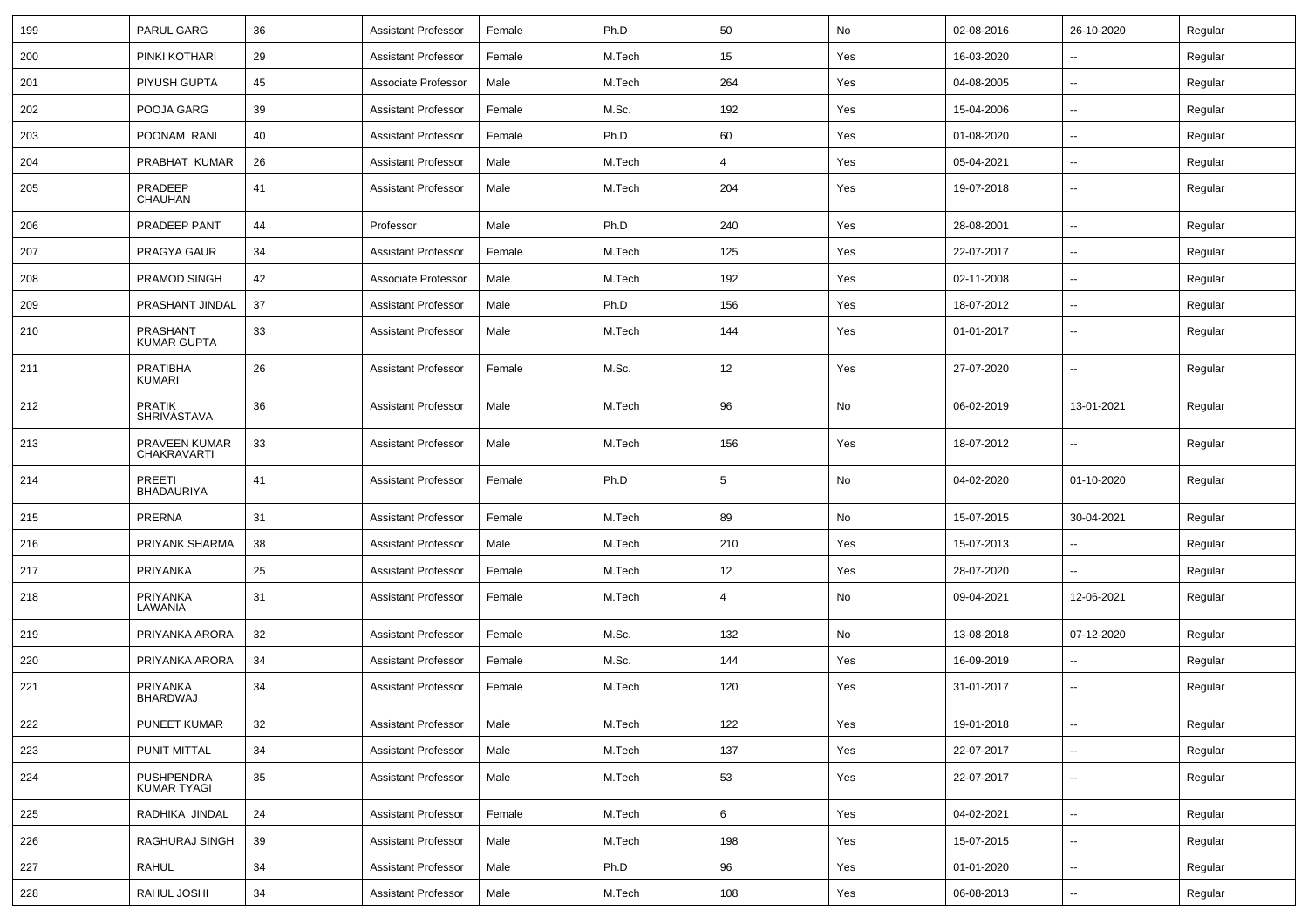| 229 | <b>RAHUL KUMAR</b>                  | 40 | <b>Assistant Professor</b> | Male   | Ph.D   | 53             | Yes | 06-02-2017 | $\sim$                   | Regular |
|-----|-------------------------------------|----|----------------------------|--------|--------|----------------|-----|------------|--------------------------|---------|
| 230 | RAHUL KUMAR                         | 27 | <b>Assistant Professor</b> | Male   | M.Tech | 48             | Yes | 09-12-2019 | ⊷.                       | Regular |
| 231 | RAHUL SHARMA                        | 33 | <b>Assistant Professor</b> | Male   | M.Tech | 132            | Yes | 09-08-2010 | --                       | Regular |
| 232 | RAHUL TYAGI                         | 33 | <b>Assistant Professor</b> | Male   | M.Tech | 108            | Yes | 01-01-2017 | --                       | Regular |
| 233 | RAJESH KUMAR                        | 37 | Associate Professor        | Male   | Ph.D   | 192            | Yes | 01-08-2019 | --                       | Regular |
| 234 | RAJNEESH<br><b>KUMAR SINGH</b>      | 22 | <b>Assistant Professor</b> | Male   | Ph.D   | 24             | Yes | 28-07-2020 | --                       | Regular |
| 235 | <b>RAKHI SHARMA</b>                 | 38 | <b>Assistant Professor</b> | Female | Ph.D   | 192            | Yes | 22-01-2019 | $\sim$                   | Regular |
| 236 | <b>RAMANDRA SINGH</b>               | 39 | <b>Assistant Professor</b> | Male   | M.Tech | 168            | Yes | 25-02-2011 | $\overline{\phantom{a}}$ | Regular |
| 237 | <b>RAMESH CHAND</b>                 | 44 | <b>Assistant Professor</b> | Male   | Ph.D   | 192            | Yes | 23-08-2013 | $\overline{\phantom{a}}$ | Regular |
| 238 | RAMESH<br><b>CHOURASIA</b>          | 47 | Associate Professor        | Male   | Ph.D   | 144            | Yes | 14-01-2019 | --                       | Regular |
| 239 | RANJEET KUMAR                       | 38 | Associate Professor        | Male   | Ph.D   | 144            | Yes | 01-08-2020 | $\overline{a}$           | Regular |
| 240 | <b>RASHI</b>                        | 30 | <b>Assistant Professor</b> | Female | M.Tech | 16             | No  | 03-02-2020 | 30-06-2021               | Regular |
| 241 | RATNESHWAR<br><b>KUMAR RATNESH</b>  | 36 | <b>Assistant Professor</b> | Male   | Ph.D   | 108            | Yes | 01-07-2019 |                          | Regular |
| 242 | RAVINDER KAUR                       | 34 | <b>Assistant Professor</b> | Female | M.Tech | 84             | No  | 26-07-2014 | 08-03-2021               | Regular |
| 243 | <b>REHAN AHMED</b>                  | 34 | Assistant Professor        | Male   | M.Tech | 12             | Yes | 12-12-2020 | $\overline{a}$           | Regular |
| 244 | <b>RENU BALA</b>                    | 30 | <b>Assistant Professor</b> | Female | Ph.D   | 6              | Yes | 01-08-2020 | $\sim$                   | Regular |
| 245 | RENU SHARMA                         | 42 | <b>Assistant Professor</b> | Female | M.A    | 180            | Yes | 01-01-2008 | ⊷.                       | Regular |
| 246 | <b>RESHU TYAGI</b>                  | 26 | <b>Assistant Professor</b> | Female | M.Sc.  | 8              | No  | 06-01-2020 | 30-09-2020               | Regular |
| 247 | RISHABH GOEL                        | 23 | <b>Assistant Professor</b> | Female | M.Sc.  | 12             | Yes | 01-08-2020 | --                       | Regular |
| 248 | RITURAJ SINGH<br><b>PATWAL</b>      | 30 | <b>Assistant Professor</b> | Male   | M.Tech | 6              | Yes | 01-03-2021 | --                       | Regular |
| 249 | ROHAN PANWAR                        | 28 | <b>Assistant Professor</b> | Male   | M.Tech | $\overline{4}$ | Yes | 08-04-2021 | --                       | Regular |
| 250 | ROHIT AGARWAL                       | 39 | <b>Assistant Professor</b> | Male   | M.Tech | 222            | Yes | 28-07-2014 | --                       | Regular |
| 251 | <b>ROHIT SHARMA</b>                 | 39 | <b>Assistant Professor</b> | Male   | M.Tech | 144            | Yes | 09-08-2010 | $\overline{\phantom{a}}$ | Regular |
| 252 | ROUNAK SINGH                        | 32 | <b>Assistant Professor</b> | Male   | M.Tech | 16             | No  | 17-02-2020 | 23-06-2021               | Regular |
| 253 | RUCHI RANI GARG                     | 42 | Associate Professor        | Female | Ph.D   | 216            | Yes | 18-09-2014 | $\sim$                   | Regular |
| 254 | <b>SACHIN KUMAR</b><br><b>GUPTA</b> | 34 | <b>Assistant Professor</b> | Male   | M.Sc.  | 144            | Yes | 25-08-2010 | --                       | Regular |
| 255 | <b>SAKSHI</b><br><b>CHAUDHARY</b>   | 26 | <b>Assistant Professor</b> | Female | M.A    | 10             | No  | 13-01-2020 | 30-11-2020               | Regular |
| 256 | SAMHITA MAITI                       | 34 | <b>Assistant Professor</b> | Female | M.Tech | 36             | No  | 22-07-2017 | 31-07-2020               | Regular |
| 257 | SANDEEP GOYAL                       | 33 | <b>Assistant Professor</b> | Male   | M.Tech | 82             | Yes | 01-10-2020 | $\overline{a}$           | Regular |
| 258 | SANDEEP KUMAR                       | 33 | <b>Assistant Professor</b> | Male   | M.Tech | 4              | No  | 01-04-2021 | 03-06-2021               | Regular |
| 259 | SANDEEP KUMAR                       | 37 | Assistant Professor        | Male   | M.Tech | 52             | No  | 16-08-2016 | 12-12-2020               | Regular |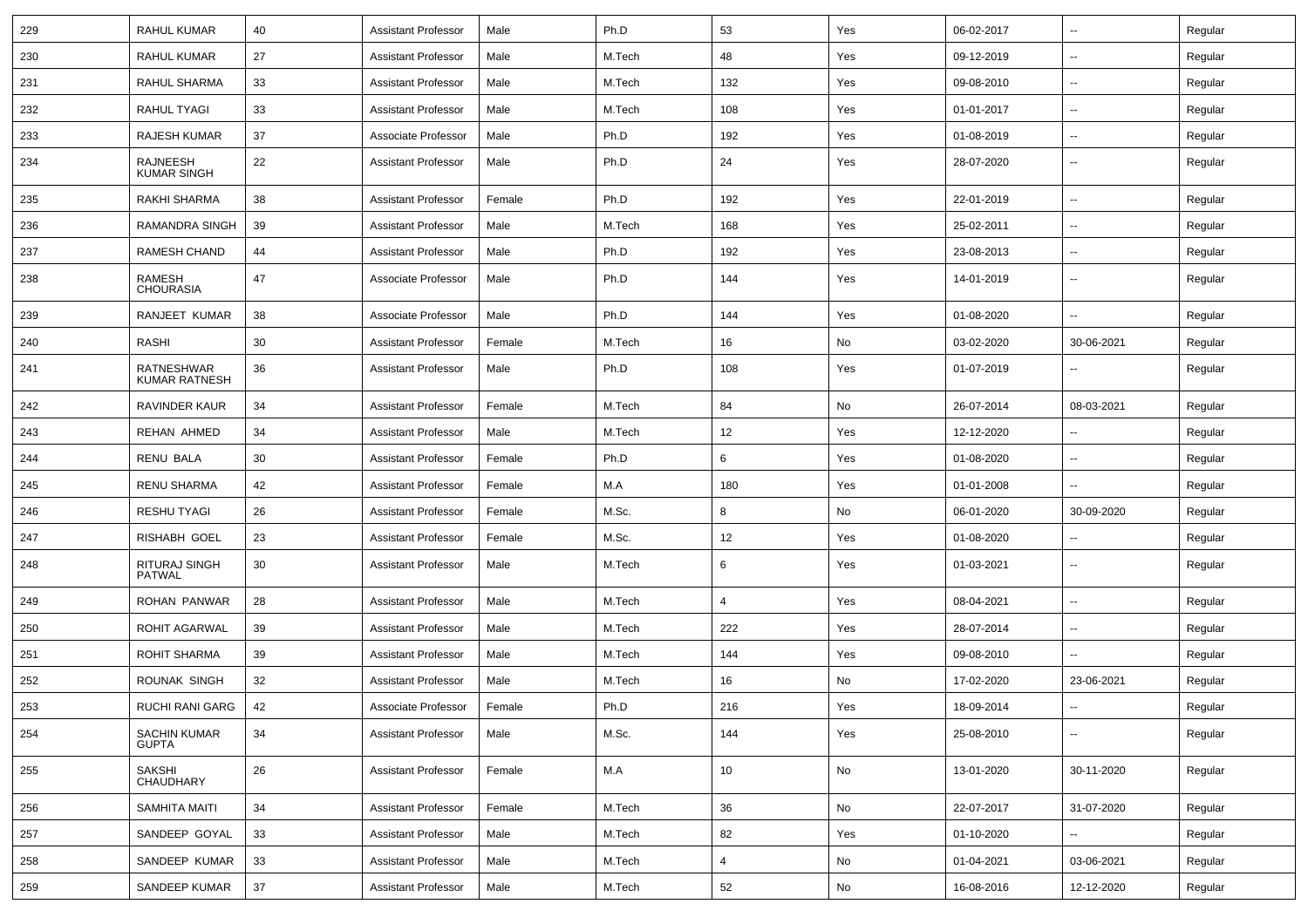| 260 | SANDEEP KUMAR<br><b>MAURYA</b>       | 38 | <b>Assistant Professor</b> | Male   | Ph.D   | 24              | Yes           | 03-02-2020 | --                       | Regular |
|-----|--------------------------------------|----|----------------------------|--------|--------|-----------------|---------------|------------|--------------------------|---------|
| 261 | SANDEEP SIROHI                       | 39 | <b>Assistant Professor</b> | Male   | M.Tech | 180             | Yes           | 01-08-2008 | $\overline{\phantom{a}}$ | Regular |
| 262 | SANIDHYA SINGH                       | 25 | <b>Assistant Professor</b> | Female | M.Tech | 3               | No            | 15-03-2021 | 28-06-2021               | Regular |
| 263 | <b>SANJAY KUMAR</b><br><b>SONKER</b> | 37 | <b>Assistant Professor</b> | Male   | M.Tech | 132             | Yes           | 18-07-2018 | --                       | Regular |
| 264 | SANTOSH KUMAR<br><b>BIRTHRIYA</b>    | 37 | <b>Assistant Professor</b> | Male   | M.Tech | 18              | Yes           | 31-07-2020 | --                       | Regular |
| 265 | SANTOSH KUMAR<br>DAS                 | 59 | Associate Professor        | Male   | M.Tech | 426             | Yes           | 12-01-2016 | --                       | Regular |
| 266 | SANTOSH KUMAR<br>RAI                 | 34 | <b>Assistant Professor</b> | Male   | M.Tech | 137             | Yes           | 28-01-2011 | --                       | Regular |
| 267 | SAPNA DESHWAL                        | 47 | <b>Assistant Professor</b> | Female | Ph.D   | 192             | Yes           | 23-09-2017 | --                       | Regular |
| 268 | SATYAM SHIVAM<br>SUNDRAM             | 32 | <b>Assistant Professor</b> | Male   | M.Tech | 144             | No            | 01-10-2010 | 22-06-2021               | Regular |
| 269 | <b>SAUMYA SHAH</b>                   | 35 | <b>Assistant Professor</b> | Female | Ph.D   | 84              | Yes           | 14-01-2019 | --                       | Regular |
| 270 | <b>SHAIFALI BHATT</b>                | 27 | <b>Assistant Professor</b> | Female | M.Tech | $5\phantom{.0}$ | No            | 31-07-2020 | 09-01-2021               | Regular |
| 271 | SHAILENDRA<br><b>KUMAR</b>           | 44 | <b>Assistant Professor</b> | Male   | M.Tech | 66              | No            | 10-07-2015 | 21-11-2020               | Regular |
| 272 | SHAILENDRA<br>KUMAR SINGH            | 35 | <b>Assistant Professor</b> | Male   | M.Tech | 114             | Yes           | 18-07-2012 | $\overline{\phantom{a}}$ | Regular |
| 273 | <b>SHAILJA</b>                       | 28 | <b>Assistant Professor</b> | Female | M.Tech | 36              | Yes           | 02-03-2020 | $\sim$                   | Regular |
| 274 | SHASHANK<br><b>AGNIHOTRI</b>         | 28 | <b>Assistant Professor</b> | Male   | M.Tech | 18              | Yes           | 03-02-2020 | --                       | Regular |
| 275 | SHASHI BHUSHAN<br><b>SUMAN</b>       | 47 | <b>Assistant Professor</b> | Male   | M.E.   | 276             | Yes           | 06-01-2020 | $\overline{\phantom{a}}$ | Regular |
| 276 | SHASHWAT<br><b>PATHAK</b>            | 34 | Associate Professor        | Male   | Ph.D   | 30              | Yes           | 01-07-2019 | $\overline{\phantom{a}}$ | Regular |
| 277 | <b>SHELLY</b>                        | 25 | <b>Assistant Professor</b> | Female | M.A    | $\mathbf{1}$    | Yes           | 21-06-2021 | $\overline{\phantom{a}}$ | Regular |
| 278 | SHILPI SHARMA                        | 40 | <b>Assistant Professor</b> | Female | M.Sc.  | 18              | Yes           | 03-02-2020 | $\sim$                   | Regular |
| 279 | <b>SHIPRA</b><br>CHAUDHARY           | 33 | <b>Assistant Professor</b> | Female | Ph.D   | 155             | Yes           | 06-08-2020 | --                       | Regular |
| 280 | SHIVAM<br><b>CHAUDHARY</b>           | 27 | <b>Assistant Professor</b> | Male   | M.Tech | 12              | Yes           | 01-08-2020 | $\overline{\phantom{a}}$ | Regular |
| 281 | SHIVAM NAGAR                         | 28 | <b>Assistant Professor</b> | Male   | M.Tech | $\mathbf{3}$    | $\mathsf{No}$ | 08-04-2021 | 29-06-2021               | Regular |
| 282 | SHIVAM SHARMA                        | 28 | <b>Assistant Professor</b> | Male   | M.Tech | $\overline{4}$  | No            | 02-04-2021 | 11-06-2021               | Regular |
| 283 | SHIVANGI<br>VASHISTH                 | 27 | <b>Assistant Professor</b> | Female | M.Tech | $\overline{2}$  | Yes           | 10-04-2021 | Ξ.                       | Regular |
| 284 | SHIVANI                              | 25 | <b>Assistant Professor</b> | Female | M.Sc.  | 8               | No            | 30-01-2020 | 30-09-2020               | Regular |
| 285 | SHIVANI TRIVEDI                      | 29 | <b>Assistant Professor</b> | Female | M.Tech | 24              | Yes           | 06-08-2019 | Ξ.                       | Regular |
| 286 | SHIWANI RANA                         | 24 | <b>Assistant Professor</b> | Female | M.Sc.  | 24              | Yes           | 01-01-2020 | $\overline{\phantom{a}}$ | Regular |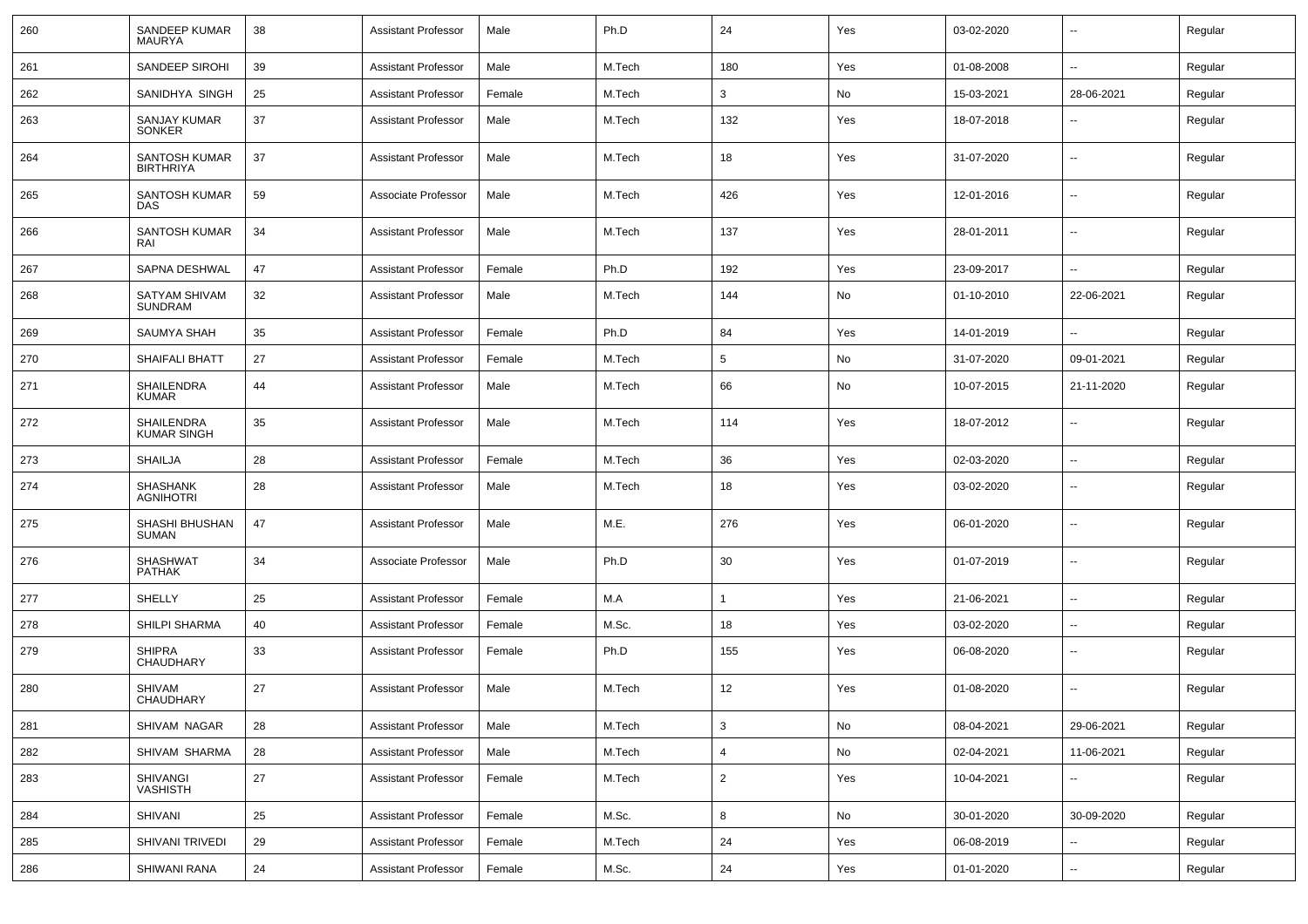| 287 | <b>SHUBHAM</b><br><b>CHAURASIA</b>  | 29 | <b>Assistant Professor</b> | Male   | M.Tech | 77             | Yes | 01-01-2017 | $\overline{\phantom{a}}$ | Regular |
|-----|-------------------------------------|----|----------------------------|--------|--------|----------------|-----|------------|--------------------------|---------|
| 288 | SHWETA PALIWAL                      | 24 | <b>Assistant Professor</b> | Female | M.Tech | 12             | Yes | 15-07-2020 | ⊷.                       | Regular |
| 289 | SHWETA DUMOGA                       | 32 | <b>Assistant Professor</b> | Female | M.Sc.  | 111            | Yes | 21-06-2021 | --                       | Regular |
| 290 | <b>SHWETA RAJPOOT</b>               | 29 | <b>Assistant Professor</b> | Female | M.Tech | 68             | No  | 06-08-2019 | 11-01-2021               | Regular |
| 291 | <b>SHWETA SHUKLA</b>                | 39 | <b>Assistant Professor</b> | Female | M.Tech | 192            | Yes | 31-07-2017 | ۵.                       | Regular |
| 292 | SHWETANSHU<br>GAURAV                | 32 | <b>Assistant Professor</b> | Male   | M.Tech | 48             | Yes | 01-01-2017 | --                       | Regular |
| 293 | SHYAMSUNDAR                         | 30 | <b>Assistant Professor</b> | Male   | M.Tech | 85             | Yes | 10-01-2019 | $\overline{\phantom{a}}$ | Regular |
| 294 | SIDHARTH JAIN                       | 48 | Associate Professor        | Male   | Ph.D   | 336            | Yes | 15-01-2019 | $\overline{\phantom{a}}$ | Regular |
| 295 | SIMARPREET<br><b>KAUR</b>           | 29 | <b>Assistant Professor</b> | Female | M.Tech | 12             | No  | 27-08-2019 | 17-08-2020               | Regular |
| 296 | SINDHUJA<br><b>PATCHAIKANI</b>      | 33 | Professor                  | Female | Ph.D   | 18             | No  | 01-07-2019 | 27-11-2020               | Regular |
| 297 | <b>SONI YADAV</b>                   | 38 | <b>Assistant Professor</b> | Female | Ph.D   | 132            | Yes | 08-01-2019 | ⊷.                       | Regular |
| 298 | SONIKA RANI                         | 34 | <b>Assistant Professor</b> | Female | M.Tech | 16             | Yes | 06-02-2020 | --                       | Regular |
| 299 | SONIKA JALHOTRA                     | 34 | <b>Assistant Professor</b> | Female | M.Tech | 126            | Yes | 21-01-2019 | --                       | Regular |
| 300 | SOUMYA<br><b>CHAKRABORTY</b>        | 28 | <b>Assistant Professor</b> | Female | M.A    | 17             | No  | 10-02-2020 | 25-06-2021               | Regular |
| 301 | <b>SRINJOY</b><br><b>BANERJEE</b>   | 65 | <b>Assistant Professor</b> | Male   | M.Sc.  | 360            | No  | 23-07-2010 | 31-03-2021               | Regular |
| 302 | SUBODH KUMAR                        | 27 | <b>Assistant Professor</b> | Male   | M.Tech | $\overline{2}$ | No  | 08-04-2021 | 15-06-2021               | Regular |
| 303 | SUBODH KUMAR<br><b>TRIPATHI</b>     | 34 | <b>Assistant Professor</b> | Male   | M.Tech | 168            | Yes | 23-01-2018 | --                       | Regular |
| 304 | <b>SUMIT SINGH</b>                  | 31 | <b>Assistant Professor</b> | Male   | M.Tech | 101            | Yes | 09-01-2019 | --                       | Regular |
| 305 | <b>SUNEEL KUMAR</b><br><b>KALLA</b> | 58 | Professor                  | Male   | Ph.D   | 276            | Yes | 27-07-2020 | $\overline{\phantom{a}}$ | Regular |
| 306 | <b>SUNIL KUMAR</b>                  | 44 | Associate Professor        | Male   | M.Tech | 228            | Yes | 19-01-2018 | $\overline{\phantom{a}}$ | Regular |
| 307 | <b>SUNIL KUMAR</b><br>ARYA          | 48 | Associate Professor        | Male   | Ph.D   | 216            | Yes | 01-08-2020 | $\overline{\phantom{a}}$ | Regular |
| 308 | <b>SUNIL KUMAR</b><br>GOEL          | 60 | Professor                  | Male   | Ph.D   | 372            | Yes | 10-12-2000 | $\overline{\phantom{a}}$ | Regular |
| 309 | SUNIL RAJORIYA                      | 34 | Assistant Professor        | Male   | Ph.D   | 112            | Yes | 08-09-2018 | $\sim$                   | Regular |
| 310 | SURBHI JAIN                         | 33 | <b>Assistant Professor</b> | Female | M.Tech | 89             | Yes | 16-01-2017 | $\sim$                   | Regular |
| 311 | SWAPAN SUMAN                        | 32 | <b>Assistant Professor</b> | Male   | Ph.D   | 29             | Yes | 01-07-2019 | $\sim$                   | Regular |
| 312 | SWATI SINGH                         | 32 | <b>Assistant Professor</b> | Female | M.Tech | 4              | Yes | 09-04-2021 | $\overline{\phantom{a}}$ | Regular |
| 313 | SWATI JAIN                          | 30 | <b>Assistant Professor</b> | Female | M.Tech | 120            | Yes | 09-12-2019 |                          | Regular |
| 314 | <b>SWATI SHARMA</b>                 | 32 | <b>Assistant Professor</b> | Female | M.Tech | 137            | Yes | 02-01-2011 | Щ,                       | Regular |
| 315 | TAJENDER                            | 30 | <b>Assistant Professor</b> | Male   | M.Tech | 4              | Yes | 01-04-2021 | $\overline{\phantom{a}}$ | Regular |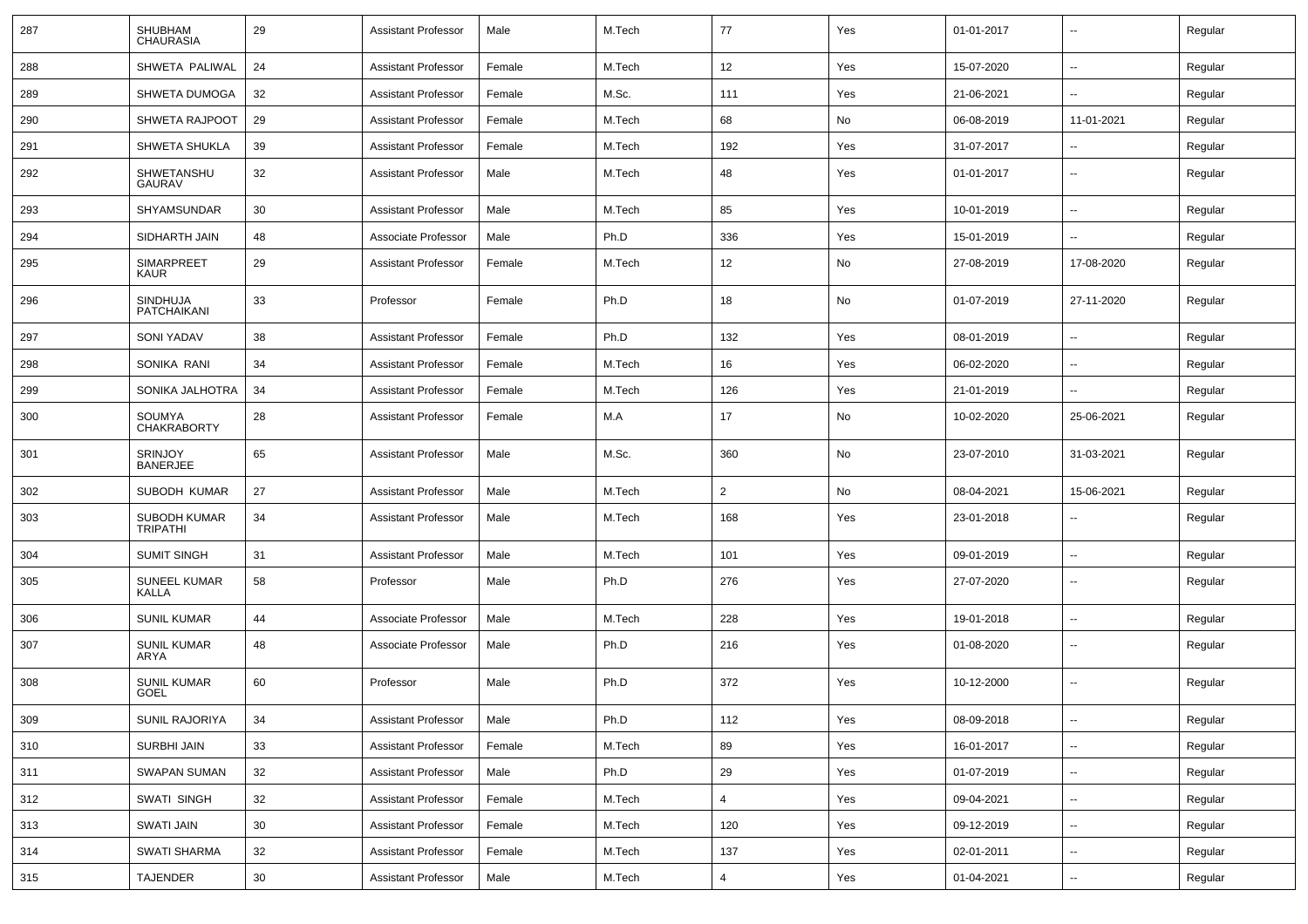| 316 | <b>TANMAY DUBEY</b>                 | 34 | <b>Assistant Professor</b> | Male   | M.Tech     | 12  | Yes | 14-12-2020 | ⊶.                       | Regular |
|-----|-------------------------------------|----|----------------------------|--------|------------|-----|-----|------------|--------------------------|---------|
| 317 | TANYA RASTOGI                       | 21 | <b>Assistant Professor</b> | Female | M.Sc.      | 12  | Yes | 28-07-2020 | -−                       | Regular |
| 318 | TINA TOMAR                          | 31 | <b>Assistant Professor</b> | Female | M.Sc.      | 6   | No  | 01-08-2020 | 23-01-2021               | Regular |
| 319 | TRILOK RAWAT                        | 35 | <b>Assistant Professor</b> | Male   | M.Tech     | 18  | Yes | 03-02-2020 |                          | Regular |
| 320 | <b>TUSHAR JAIN</b>                  | 40 | Associate Professor        | Male   | Ph.D       | 237 | No  | 02-08-2004 | 11-06-2021               | Regular |
| 321 | <b>UMANG RASTOGI</b>                | 33 | <b>Assistant Professor</b> | Male   | M.Tech     | 156 | No  | 13-08-2019 | 21-06-2021               | Regular |
| 322 | USMAN ALI                           | 33 | <b>Assistant Professor</b> | Male   | M.Tech     | 120 | No  | 01-08-2020 | 25-11-2020               | Regular |
| 323 | VAISHALI MALIK                      | 26 | <b>Assistant Professor</b> | Female | M.Tech     | 12  | Yes | 01-08-2020 | -−                       | Regular |
| 324 | <b>VANDNA RATHOR</b>                | 42 | <b>Assistant Professor</b> | Female | M.Sc.      | 264 | Yes | 01-07-2019 | н.                       | Regular |
| 325 | <b>VANI RASTOGI</b>                 | 27 | <b>Assistant Professor</b> | Female | M.Tech     | 63  | Yes | 06-08-2019 | $\overline{\phantom{a}}$ | Regular |
| 326 | <b>VARUN KUMAR</b>                  | 39 | <b>Assistant Professor</b> | Male   | M.Tech     | 39  | No  | 01-08-2017 | 19-11-2020               | Regular |
| 327 | <b>VIBHU TRIVEDI</b>                | 32 | <b>Assistant Professor</b> | Male   | Ph.D       | 53  | No  | 22-07-2017 | 29-12-2020               | Regular |
| 328 | <b>VIJAY KUMAR</b>                  | 29 | <b>Assistant Professor</b> | Male   | M.Tech     | 23  | Yes | 01-08-2019 | --                       | Regular |
| 329 | <b>VIKRANT</b><br>VARSHNEY          | 29 | <b>Assistant Professor</b> | Male   | M.Tech     | 72  | Yes | 27-07-2020 | -−                       | Regular |
| 330 | <b>VINAY KUMAR</b>                  | 33 | <b>Assistant Professor</b> | Male   | M.Tech     | 18  | Yes | 27-01-2020 | −−                       | Regular |
| 331 | <b>VINEET VISHNOI</b>               | 45 | <b>Assistant Professor</b> | Male   | M.Tech     | 144 | Yes | 01-08-2020 | н.                       | Regular |
| 332 | <b>VINESH KUMAR</b>                 | 43 | Associate Professor        | Male   | Ph.D       | 204 | Yes | 26-08-2019 | $\overline{\phantom{a}}$ | Regular |
| 333 | <b>VINOD KUMAR</b>                  | 41 | Associate Professor        | Male   | M.Tech     | 198 | Yes | 02-02-2015 |                          | Regular |
| 334 | <b>VIPIN KUMAR</b>                  | 38 | <b>Assistant Professor</b> | Male   | M.Tech     | 101 | No  | 21-01-2019 | 26-06-2021               | Regular |
| 335 | <b>VIPIN KUMAR</b><br>SHARMA        | 36 | <b>Assistant Professor</b> | Male   | M.Tech     | 156 | Yes | 26-07-2014 | $\overline{\phantom{a}}$ | Regular |
| 336 | <b>VISHAL</b><br><b>CHOUDHARY</b>   | 25 | <b>Assistant Professor</b> | Male   | M.Tech     | 18  | Yes | 06-08-2019 | ⊷.                       | Regular |
| 337 | VISHAL JAYASWAL                     | 35 | <b>Assistant Professor</b> | Male   | M.Tech     | 132 | Yes | 28-07-2014 | $\sim$                   | Regular |
| 338 | <b>VISHVENDER</b><br><b>BENIWAL</b> | 30 | <b>Assistant Professor</b> | Male   | M.Tech     | 4   | No  | 02-04-2021 | 12-06-2021               | Regular |
| 339 | <b>VIVEK KUMAR</b>                  | 40 | <b>Assistant Professor</b> | Male   | M.Tech     | 192 | Yes | 02-08-2016 | н.                       | Regular |
| 340 | WASEEM AHMAD                        | 34 | <b>Assistant Professor</b> | Male   | M.Tech     | 168 | Yes | 18-01-2021 | ⊷.                       | Regular |
| 341 | <b>YOGENDRA</b><br>MOHAN AGARWAL    | 58 | Professor                  | Male   | Ph.D       | 372 | Yes | 01-04-2019 | --                       | Regular |
| 342 | YOGESH MOHAN                        | 28 | <b>Assistant Professor</b> | Male   | M.Tech     | 48  | No  | 19-01-2018 | 11-12-2020               | Regular |
| 343 | YUVRAJ                              | 36 | <b>Assistant Professor</b> | Male   | Ph.D       | 72  | Yes | 07-07-2019 | -−                       | Regular |
| 344 | <b>MANISH MANGLIK</b>               | 40 | <b>Assistant Professor</b> | Male   | <b>MBA</b> | 182 | Yes | 06-08-2006 | ш.                       | Regular |
| 345 | AKANKSHA<br>AGARWAL                 | 46 | Associate Professor        | Female | <b>MBA</b> | 232 | Yes | 01-06-2002 | $\overline{\phantom{a}}$ | Regular |
| 346 | ANJALI BHARDWAJ                     | 25 | <b>Assistant Professor</b> | Female | <b>MBA</b> | 5   | Yes | 01-05-2021 | $\overline{\phantom{a}}$ | Regular |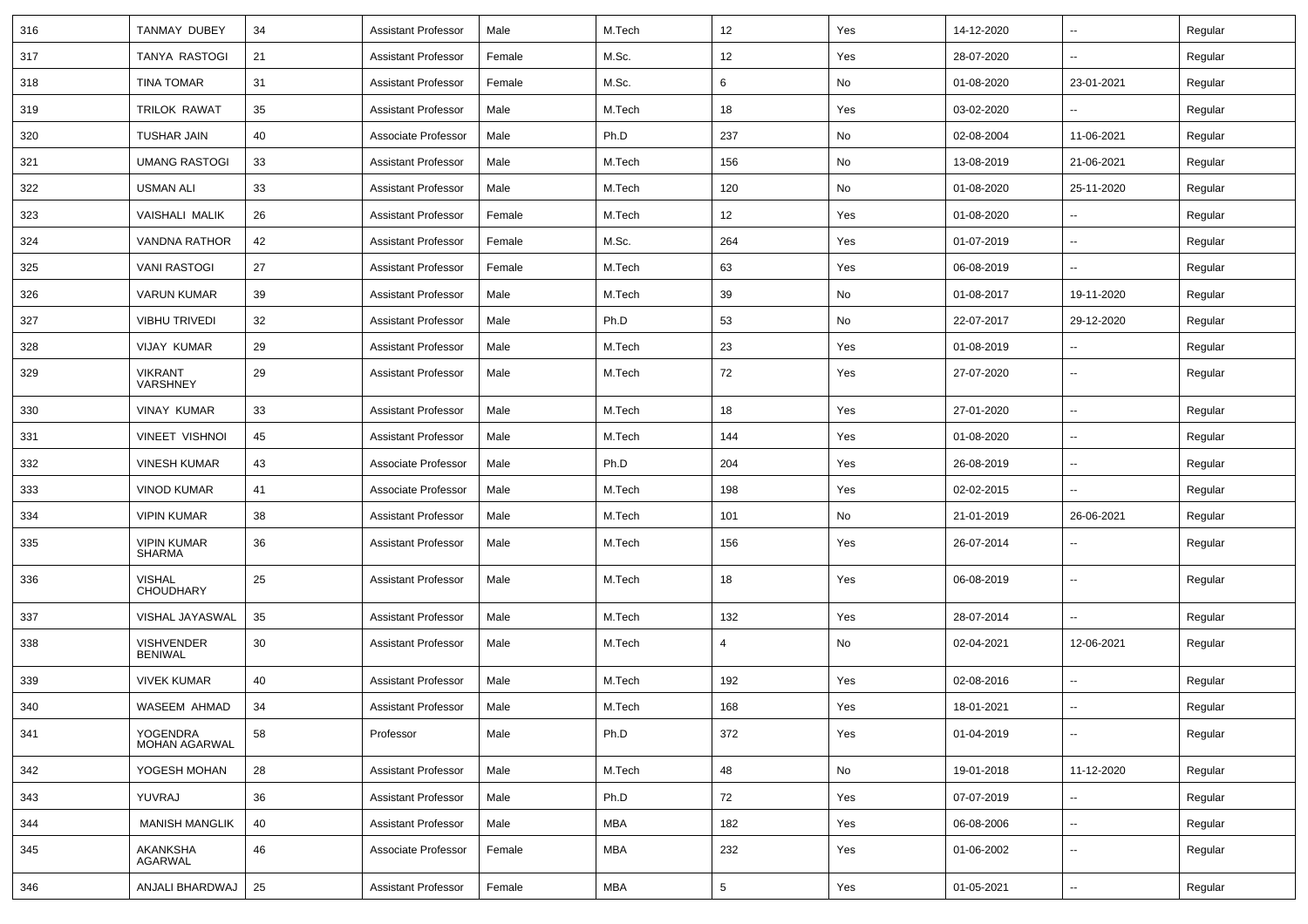| 347 | ARUNA                           | 37 | <b>Assistant Professor</b> | Female | <b>MBA</b>         | 65  | Yes | 08-02-2016 | $\overline{\phantom{a}}$ | Regular |
|-----|---------------------------------|----|----------------------------|--------|--------------------|-----|-----|------------|--------------------------|---------|
| 348 | ASHWANI SHARMA                  | 34 | <b>Assistant Professor</b> | Male   | Ph.D               | 132 | Yes | 22-06-2020 | $\overline{\phantom{a}}$ | Regular |
| 349 | <b>DEVENDRA</b><br>ARORA        | 49 | Professor                  | Male   | Ph.D               | 324 | Yes | 29-01-2020 | ۰.                       | Regular |
| 350 | KARUNA JAIN                     | 37 | <b>Assistant Professor</b> | Female | <b>MBA</b>         | 49  | Yes | 27-11-2017 | $\overline{\phantom{a}}$ | Regular |
| 351 | KOMAL SHARMA                    | 32 | <b>Assistant Professor</b> | Female | <b>MBA</b>         | 106 | Yes | 04-08-2015 | --                       | Regular |
| 352 | <b>MADHU SHARMA</b>             | 40 | <b>Assistant Professor</b> | Female | <b>MBA</b>         | 238 | Yes | 07-08-2013 | $\overline{\phantom{a}}$ | Regular |
| 353 | PRACHI GARG                     | 29 | <b>Assistant Professor</b> | Female | <b>MBA</b>         | 16  | No  | 03-03-2020 | 24-06-2021               | Regular |
| 354 | PRERNA SINGH                    | 28 | <b>Assistant Professor</b> | Female | <b>MBA</b>         | 36  | Yes | 25-06-2019 | $\overline{\phantom{a}}$ | Regular |
| 355 | PRIYANKA<br><b>DALMIYA</b>      | 38 | <b>Assistant Professor</b> | Female | Ph.D               | 124 | Yes | 04-02-2019 | $\overline{a}$           | Regular |
| 356 | <b>PUNEET</b><br><b>AGARWAL</b> | 49 | Professor                  | Male   | <b>MBA</b>         | 348 | Yes | 01-08-2017 | $\overline{\phantom{a}}$ | Regular |
| 357 | REENU                           | 35 | <b>Assistant Professor</b> | Female | Ph.D               | 139 | Yes | 26-08-2019 | $\sim$                   | Regular |
| 358 | RITU CHAUDHARY                  | 32 | <b>Assistant Professor</b> | Female | <b>MBA</b>         | 4   | Yes | 01-02-2021 | --                       | Regular |
| 359 | ROCKY SACHAN                    | 45 | <b>Assistant Professor</b> | Male   | <b>MBA</b>         | 295 | Yes | 28-07-2009 | $\sim$                   | Regular |
| 360 | SABAHAT ZAIDI                   | 23 | <b>Assistant Professor</b> | Male   | <b>MBA</b>         | 3   | Yes | 09-03-2021 | $\sim$                   | Regular |
| 361 | SADHNA                          | 26 | <b>Assistant Professor</b> | Female | <b>MBA</b>         | 12  | Yes | 30-06-2020 | $\overline{\phantom{a}}$ | Regular |
| 362 | SANDEEP<br><b>DWIVEDI</b>       | 31 | <b>Assistant Professor</b> | Male   | M.Tech             | 8   | No  | 27-07-2020 | 31-03-2021               | Regular |
| 363 | <b>SHADMA SHAHID</b>            | 34 | <b>Assistant Professor</b> | Female | <b>MBA</b>         | 40  | No  | 10-01-2019 | 13-07-2020               | Regular |
| 364 | SHUBHAM MITTAL                  | 25 | <b>Assistant Professor</b> | Male   | <b>MBA</b>         | 12  | Yes | 01-08-2020 | $\sim$                   | Regular |
| 365 | UPASANA GUPTA                   | 28 | <b>Assistant Professor</b> | Female | <b>MBA</b>         | 40  | Yes | 01-03-2019 | --                       | Regular |
| 366 | <b>VAISHALI GOEL</b>            | 45 | Associate Professor        | Female | Ph.D               | 250 | Yes | 13-08-2007 | $\sim$                   | Regular |
| 367 | AGARWAL GARIMA                  | 40 | <b>Assistant Professor</b> | Female | M. Pharm           | 204 | Yes | 04-07-2020 | $\overline{\phantom{a}}$ | Regular |
| 368 | ALI SYED SALMAN                 | 32 | <b>Assistant Professor</b> | Male   | M. Pharm           | 96  | Yes | 22-01-2021 | $\sim$                   | Regular |
| 369 | ANURAG                          | 39 | Professor                  | Male   | Ph.D               | 180 | Yes | 15-07-2013 | $\overline{\phantom{a}}$ | Regular |
| 370 | ARYA VIVEK<br><b>KUMAR</b>      | 41 | <b>Assistant Professor</b> | Male   | M. Pharm           | 60  | Yes | 01-04-2021 | $\sim$                   | Regular |
| 371 | ASHWLAYAN<br>VRISH DHWAJ        | 43 | Professor                  | Male   | Ph.D               | 252 | Yes | 28-08-2012 | $\overline{\phantom{a}}$ | Regular |
| 372 | Biswkarma Kumar<br>Vishal       | 25 | <b>Assistant Professor</b> | Male   | M. Pharm           | 12  | No  | 01-12-2019 | 13-11-2020               | Regular |
| 373 | CHAUDHARY<br>PREETI             | 30 | <b>Assistant Professor</b> | Female | Master of Pharmacy | 96  | No  | 23-01-2019 | 15-02-2021               | Regular |
| 374 | CHAWLA AYUSHI                   | 29 | <b>Assistant Professor</b> | Female | M. Pharm           | 84  | No  | 01-01-2021 | 05-10-2021               | Regular |
| 375 | DAS SANJANA<br>DATTA            | 33 | <b>Assistant Professor</b> | Female | Master of Pharmacy | 36  | Yes | 26-08-2019 | --                       | Regular |